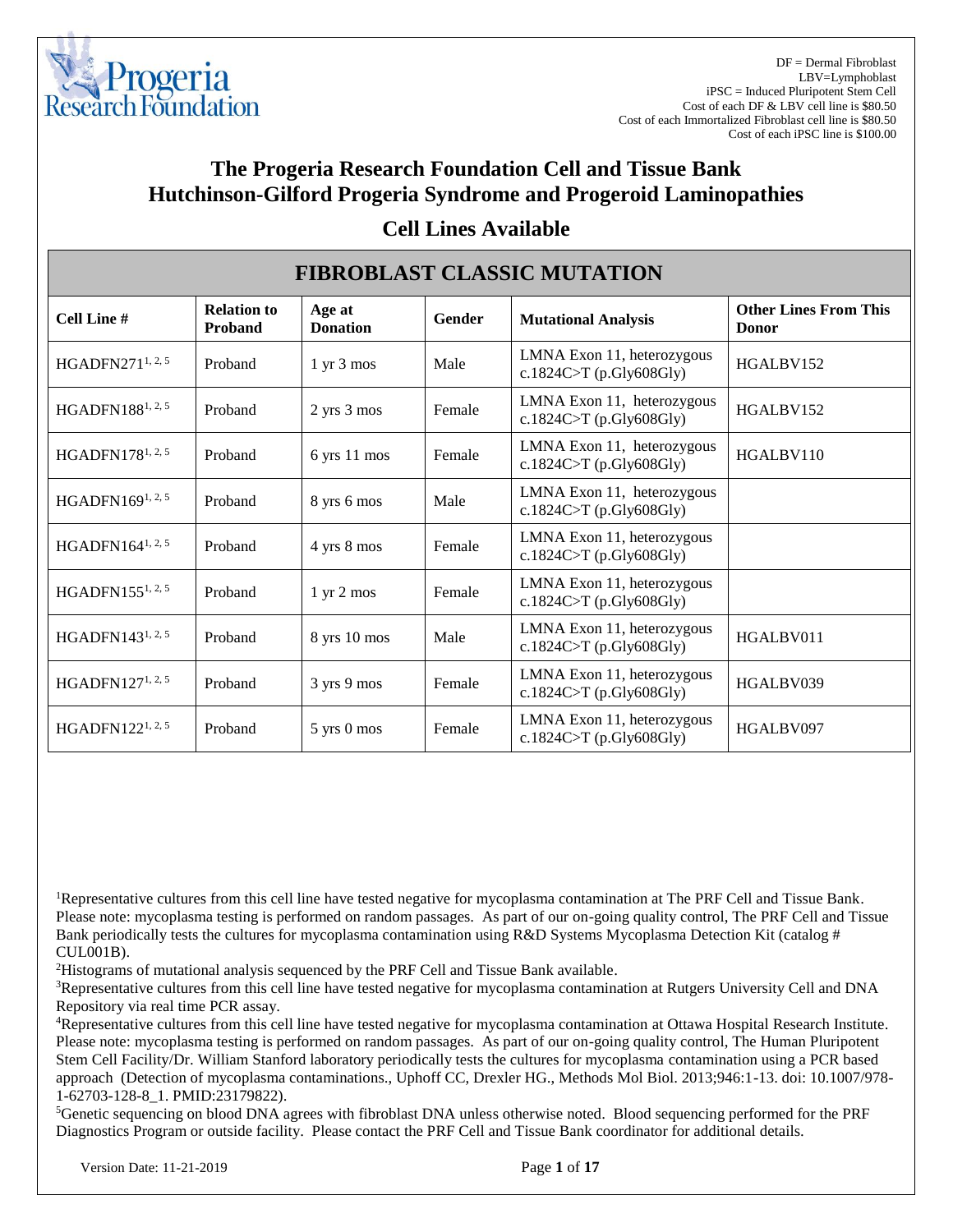

### **Cell Lines Available**

| <b>FAMILY CLASSIC FIBROBLAST CELL LINES</b>        |                               |                           |        |                                                       |                                          |  |  |
|----------------------------------------------------|-------------------------------|---------------------------|--------|-------------------------------------------------------|------------------------------------------|--|--|
| Cell Line #                                        | <b>Relation to</b><br>Proband | Age at<br><b>Donation</b> | Gender | <b>Mutational Analysis</b>                            | <b>Other Lines From This</b><br>Donor    |  |  |
| HGADFN367 <sup>1, 2, 5</sup>                       | Proband                       | 3 yrs 0 mos               | Female | LMNA Exon 11, heterozygous<br>c.1824C>T (p.Gly608Gly) |                                          |  |  |
| HGFDFN3691, 2, 5                                   | Father of<br>HGADFN367        | 33 yrs 9 mos              | Male   | Negative                                              |                                          |  |  |
| HGMDFN368 <sup>1, 2, 5</sup>                       | Mother of<br>HGADFN367        | $31$ yrs $7$ mos          | Female | Negative                                              |                                          |  |  |
| HGADFN $167^{1, 2, 5}$                             | Proband                       | 8 yrs 5 mos               | Male   | LMNA Exon 11, heterozygous<br>c.1824C>T (p.Gly608Gly) | HGALBV009<br>iPSC lines                  |  |  |
| HGFDFN1681, 2, 5                                   | Father of<br>HGADFN167        | $40$ yrs $5$ mos          | Male   | LMNA Exon 11, Negative                                | HGFLBV021<br>HGFDFSV40T168<br>iPSC lines |  |  |
| HGMDFN717 <sup>1</sup><br>(replaces)<br>HGMDFN090) | Mother of<br>HGADFN167        | 53 yrs 3 mos              | Female | LMNA Exon 11, Negative                                | HGMLBV010<br>HGMDFSV40T090<br>iPSC lines |  |  |
| HGADFN496 <sup>1</sup>                             | Proband                       | 8 yrs 7 mos               | Female | LMNA Exon 11, heterozygous<br>c.1824C>T (p.Gly608Gly) |                                          |  |  |
| HGMDFN718 <sup>1</sup>                             | Mother of<br>HGADFN496        | 42 yrs 0 mos              | Female | Not tested                                            |                                          |  |  |

<sup>1</sup>Representative cultures from this cell line have tested negative for mycoplasma contamination at The PRF Cell and Tissue Bank. Please note: mycoplasma testing is performed on random passages. As part of our on-going quality control, The PRF Cell and Tissue Bank periodically tests the cultures for mycoplasma contamination using R&D Systems Mycoplasma Detection Kit (catalog # CUL001B).

<sup>2</sup>Histograms of mutational analysis sequenced by the PRF Cell and Tissue Bank available.

<sup>3</sup>Representative cultures from this cell line have tested negative for mycoplasma contamination at Rutgers University Cell and DNA Repository via real time PCR assay.

<sup>4</sup>Representative cultures from this cell line have tested negative for mycoplasma contamination at Ottawa Hospital Research Institute. Please note: mycoplasma testing is performed on random passages. As part of our on-going quality control, The Human Pluripotent Stem Cell Facility/Dr. William Stanford laboratory periodically tests the cultures for mycoplasma contamination using a PCR based approach (Detection of mycoplasma contaminations., Uphoff CC, Drexler HG., Methods Mol Biol. 2013;946:1-13. doi: 10.1007/978- 1-62703-128-8\_1. PMID:23179822).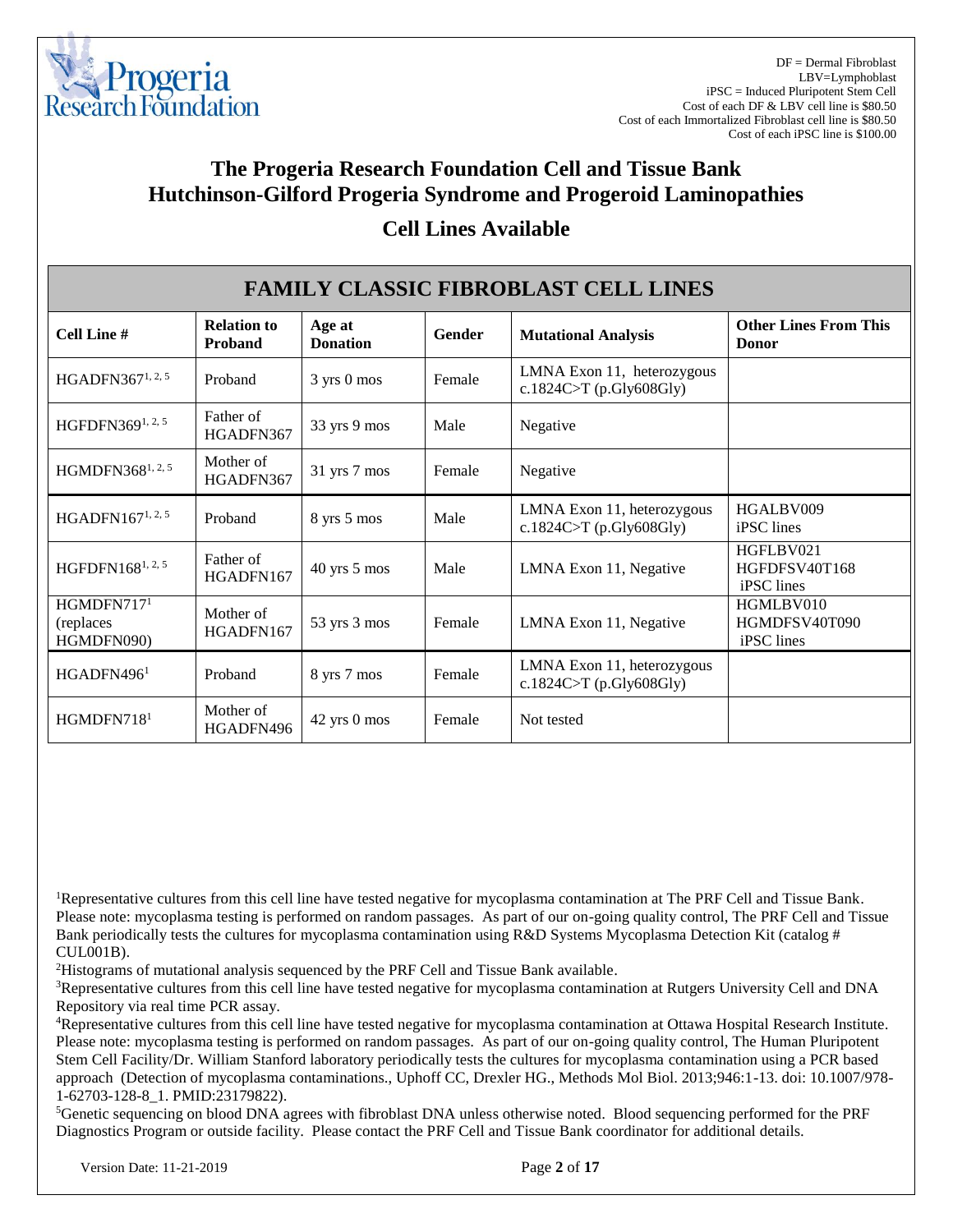

#### **Cell Lines Available**

| <b>FIBROBLAST NON-CLASSIC MUTATIONS</b>             |         |                                 |        |                                                                                 |           |  |  |
|-----------------------------------------------------|---------|---------------------------------|--------|---------------------------------------------------------------------------------|-----------|--|--|
| PSADFN485 <sup>1,5</sup>                            | Proband | 4 yrs 5 mos                     | Male   | LMNA heterozygous<br>c.412G>A; $(p.E138K)$                                      |           |  |  |
| PSADFN425 <sup>1, 5</sup>                           | Proband | $20$ yrs 11 mos                 | Male   | LMNA Exon 1, heterozygous<br>$c.331G>A$ (p.Glu111Lys)<br>Intron $6,1158-44$ C>T | PSALBV295 |  |  |
| PSADFN412 <sup>1, 2, 5</sup>                        | Proband | $7 \text{ yrs } 1 \text{ mo}$   | Male   | LMNA Exon 11, heterozygous<br>c.1762T>C (p.C588R)                               |           |  |  |
| PSADFN328 <sup>1, 2, 5</sup><br>(Cells grow poorly) | Proband | $12 \text{ yrs } 5 \text{ mos}$ | Female | LMNA Exon 11, heterozygous<br>c.1822 G->A (p.Gly608Ser)                         | PSALBV296 |  |  |
| PSADFN257 <sup>2, 5</sup>                           | Proband | $1 \text{ yr} 10 \text{ mos}$   | Male   | LMNA Exon 10, homozygous<br>c.1619 T>C (p.Met540Thr)                            |           |  |  |
| PSADFN086 <sup>2, 5</sup><br>(Cells grow poorly)    | Proband | $0 \text{ yrs}$ 7 mos           | Male   | LMNA Exon 11, c.1968+1<br>G>A                                                   | PSALBV083 |  |  |

<sup>1</sup>Representative cultures from this cell line have tested negative for mycoplasma contamination at The PRF Cell and Tissue Bank. Please note: mycoplasma testing is performed on random passages. As part of our on-going quality control, The PRF Cell and Tissue Bank periodically tests the cultures for mycoplasma contamination using R&D Systems Mycoplasma Detection Kit (catalog # CUL001B).

<sup>2</sup>Histograms of mutational analysis sequenced by the PRF Cell and Tissue Bank available.

<sup>3</sup>Representative cultures from this cell line have tested negative for mycoplasma contamination at Rutgers University Cell and DNA Repository via real time PCR assay.

<sup>4</sup>Representative cultures from this cell line have tested negative for mycoplasma contamination at Ottawa Hospital Research Institute. Please note: mycoplasma testing is performed on random passages. As part of our on-going quality control, The Human Pluripotent Stem Cell Facility/Dr. William Stanford laboratory periodically tests the cultures for mycoplasma contamination using a PCR based approach (Detection of mycoplasma contaminations., Uphoff CC, Drexler HG., Methods Mol Biol. 2013;946:1-13. doi: 10.1007/978- 1-62703-128-8\_1. PMID:23179822).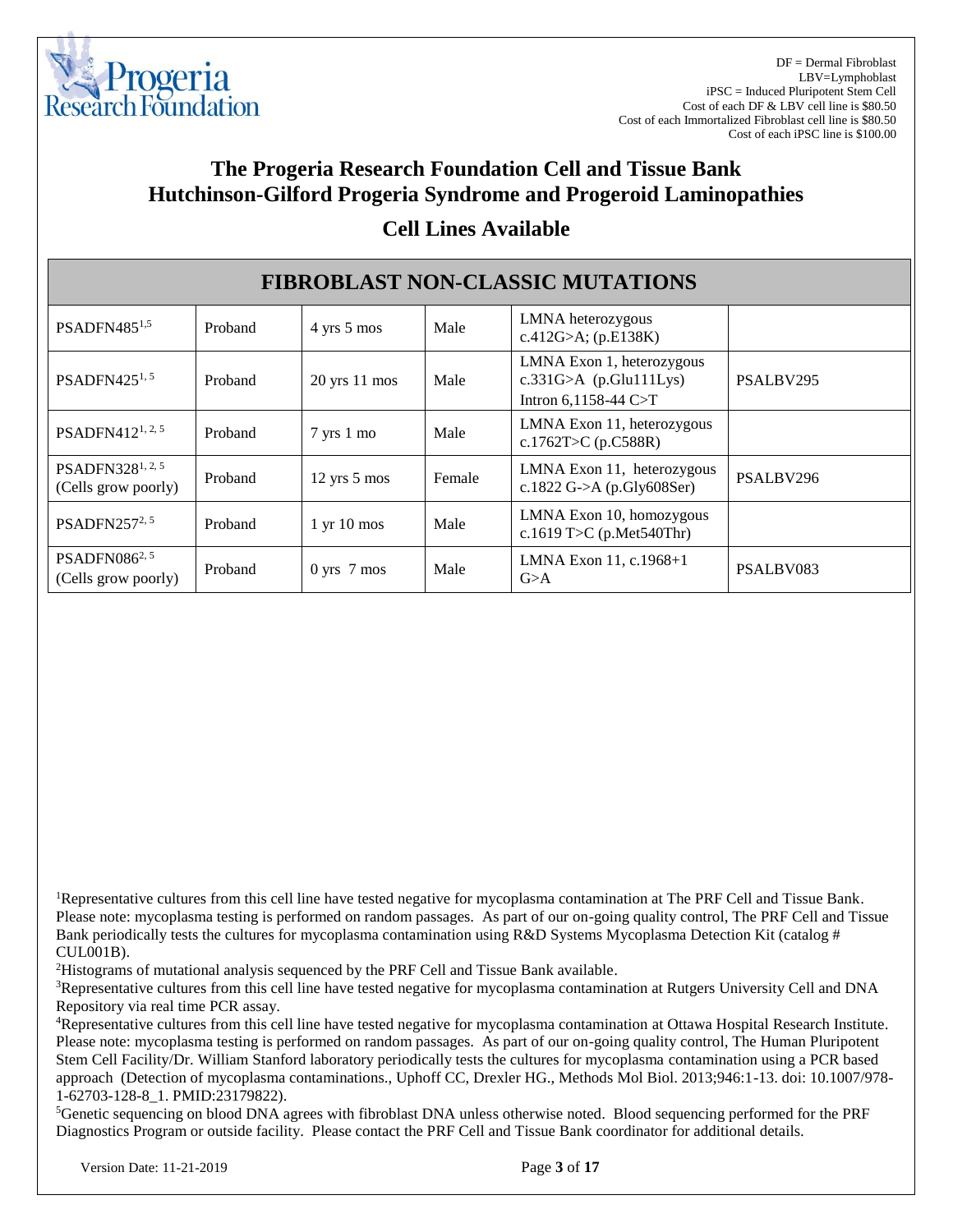

| <b>FAMILY NON-CLASSIC FIBROBLAST CELL LINES</b> |                                             |                        |        |                                                                                      |                                              |  |  |
|-------------------------------------------------|---------------------------------------------|------------------------|--------|--------------------------------------------------------------------------------------|----------------------------------------------|--|--|
| Cell Line #                                     | <b>Relation to</b><br>Proband               | <b>Age at Donation</b> | Gender | <b>Mutational Analysis<sup>2</sup></b>                                               | <b>Other Lines From This</b><br><b>Donor</b> |  |  |
| PSADFN4891                                      | Proband<br>(mild<br>progeroid<br>phenotype) | 3 yrs 2 mos            | Female | LMNA Exon 11, heterozygous<br>c.1824C>T (p.Gly608Gly); and<br>SMC3 c.562A>G, p.K188E |                                              |  |  |
| PSFDFN714 <sup>1</sup>                          | Father of<br>HGADFN489                      | 38 yrs 6 mos           | Male   | Negative                                                                             |                                              |  |  |
| PSMDFN713 <sup>1</sup>                          | Mother of<br>HGADFN489                      | 35 yrs 11 mos          | Female | Negative                                                                             |                                              |  |  |
| PSADFN392                                       | Proband                                     | 7 yrs 4 mos            | Male   | LMNA Exon 11, c.1968+2T>C                                                            |                                              |  |  |
| PSFDFN394 <sup>1</sup>                          | Father of<br>PSADFN392                      | 49 yrs 1 mo            | Male   | Not performed                                                                        |                                              |  |  |
| PSMDFN3931                                      | Mother of<br>PSADFN392                      | 44 yrs 8 mos           | Female | Not performed                                                                        |                                              |  |  |
| PSADFN3731                                      | Proband                                     | 5 yrs 9 mos            | Male   | ZMPste24 Exon 10,<br>homozygous c.1274T>C<br>(p. Leu425Pro)                          | PSALBV341                                    |  |  |
| PSFDFN376 <sup>1</sup>                          | Father of<br>PSADFN373                      | 32 yrs 6 mos           | Male   | ZMPste24 Exon 10,<br>heterozygous c.1274T>C<br>(p. Leu425Pro)                        | PSFLBV344                                    |  |  |
| PSMDFN375 <sup>1</sup>                          | Mother of<br>PSADFN373                      | 32 yrs 9 mos           | Female | ZMPste24 Exon 10,<br>heterozygous c.1274T>C<br>(p. Leu425Pro)                        | PSMLBV343                                    |  |  |
| PSADFN3631, 2, 5                                | Proband                                     | 8 mos                  | Male   | LMNA Exon 6, heterozygous<br>c.973G>A (p.Asp325Asn)                                  |                                              |  |  |
| PSFDFN3651, 2, 5                                | Father of<br>PSADFN363                      | 44 yrs 2 mos           | Male   | Not performed                                                                        |                                              |  |  |
| PSMDFN364 <sup>1, 2, 5</sup>                    | Mother of<br>PSADFN363                      | 36 yrs 10 mos          | Female | Not performed                                                                        |                                              |  |  |

### **Cell Lines Available**

<sup>1</sup>Representative cultures from this cell line have tested negative for mycoplasma contamination at The PRF Cell and Tissue Bank. Please note: mycoplasma testing is performed on random passages. As part of our on-going quality control, The PRF Cell and Tissue Bank periodically tests the cultures for mycoplasma contamination using R&D Systems Mycoplasma Detection Kit (catalog # CUL001B).

<sup>2</sup>Histograms of mutational analysis sequenced by the PRF Cell and Tissue Bank available.

<sup>3</sup>Representative cultures from this cell line have tested negative for mycoplasma contamination at Rutgers University Cell and DNA Repository via real time PCR assay.

<sup>4</sup>Representative cultures from this cell line have tested negative for mycoplasma contamination at Ottawa Hospital Research Institute. Please note: mycoplasma testing is performed on random passages. As part of our on-going quality control, The Human Pluripotent Stem Cell Facility/Dr. William Stanford laboratory periodically tests the cultures for mycoplasma contamination using a PCR based approach (Detection of mycoplasma contaminations., Uphoff CC, Drexler HG., Methods Mol Biol. 2013;946:1-13. doi: 10.1007/978- 1-62703-128-8\_1. PMID:23179822).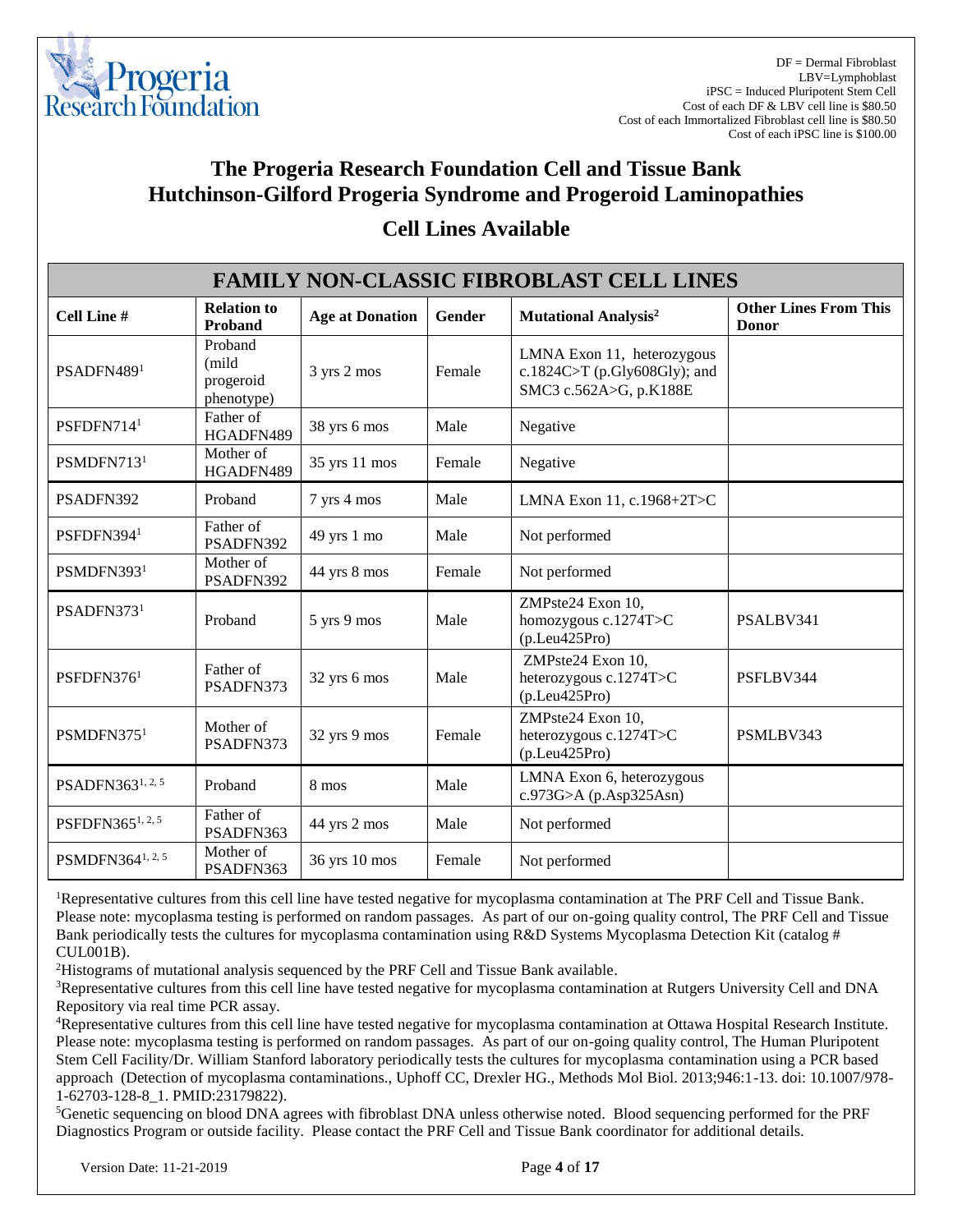

| <b>Cell Lines Available</b> |
|-----------------------------|
|                             |

| <b>FAMILY NON-CLASSIC FIBROBLAST CELL LINES CONTINUED</b> |                                                           |                           |        |                                                                                                          |                                                        |  |
|-----------------------------------------------------------|-----------------------------------------------------------|---------------------------|--------|----------------------------------------------------------------------------------------------------------|--------------------------------------------------------|--|
| <b>Cell Line #</b>                                        | <b>Relation to</b><br>Proband                             | Age at<br><b>Donation</b> | Gender | <b>Mutational Analysis</b>                                                                               | <b>Other Lines</b><br><b>From This</b><br><b>Donor</b> |  |
| PSMDFN346 <sup>2, 5</sup>                                 | Mother of<br>PSADFN345<br>(proband line not<br>available) | 21 yrs 10<br>mos          | Female | LMNA Exon 11, Negative                                                                                   |                                                        |  |
| PSADFN325 <sup>1, 2, 5</sup>                              | Proband                                                   | 6 yrs 9 mos               | Male   | LMNA Exon 11/Intron 11 junction,<br>heterozygous c. 1968+5G>C                                            |                                                        |  |
| PSFDFN327 <sup>2, 5</sup>                                 | Father of<br>HGADFN325                                    | 36 yrs 3 mos              | Male   | Not performed                                                                                            |                                                        |  |
| PSMDFN326 <sup>2, 5</sup>                                 | Mother of<br>HGADFN325                                    | 36 yrs 10<br>mos          | Female | Not performed                                                                                            |                                                        |  |
| PSADFN3175                                                | Proband $(\&$<br>sibling of<br>PSADFN318)                 | 3 yr 9 mo                 | Male   | ZMPste24 Exon 6, heterozygous<br>c.743C>T(p.Pro248Leu); Exon 10,<br>heterozygous c.1349G>A(p.Trp450Stop) |                                                        |  |
| PSADFN318 <sup>1, 5</sup>                                 | Proband $(\&$<br>sibling of<br>PSADFN317)                 | 5 mos                     | Male   | ZMPste24 Exon 6, heterozygous<br>c.743C>T(p.Pro248Leu); Exon 10,<br>heterozygous c.1349G>A(p.Trp450Stop) |                                                        |  |
| PSFDFN319                                                 | Father of<br>PSADFN317&<br>PSADFN318                      | 39 yrs 0 mo               | Male   | Not performed                                                                                            |                                                        |  |
| PSMDFN320 <sup>1</sup>                                    | Mother of<br>PSADFN317&<br>PSADFN318                      | 36 yrs 8 mo               | Female | Not performed                                                                                            |                                                        |  |

<sup>1</sup>Representative cultures from this cell line have tested negative for mycoplasma contamination at The PRF Cell and Tissue Bank. Please note: mycoplasma testing is performed on random passages. As part of our on-going quality control, The PRF Cell and Tissue Bank periodically tests the cultures for mycoplasma contamination using R&D Systems Mycoplasma Detection Kit (catalog # CUL001B).

<sup>2</sup>Histograms of mutational analysis sequenced by the PRF Cell and Tissue Bank available.

<sup>3</sup>Representative cultures from this cell line have tested negative for mycoplasma contamination at Rutgers University Cell and DNA Repository via real time PCR assay.

<sup>4</sup>Representative cultures from this cell line have tested negative for mycoplasma contamination at Ottawa Hospital Research Institute. Please note: mycoplasma testing is performed on random passages. As part of our on-going quality control, The Human Pluripotent Stem Cell Facility/Dr. William Stanford laboratory periodically tests the cultures for mycoplasma contamination using a PCR based approach (Detection of mycoplasma contaminations., Uphoff CC, Drexler HG., Methods Mol Biol. 2013;946:1-13. doi: 10.1007/978- 1-62703-128-8\_1. PMID:23179822).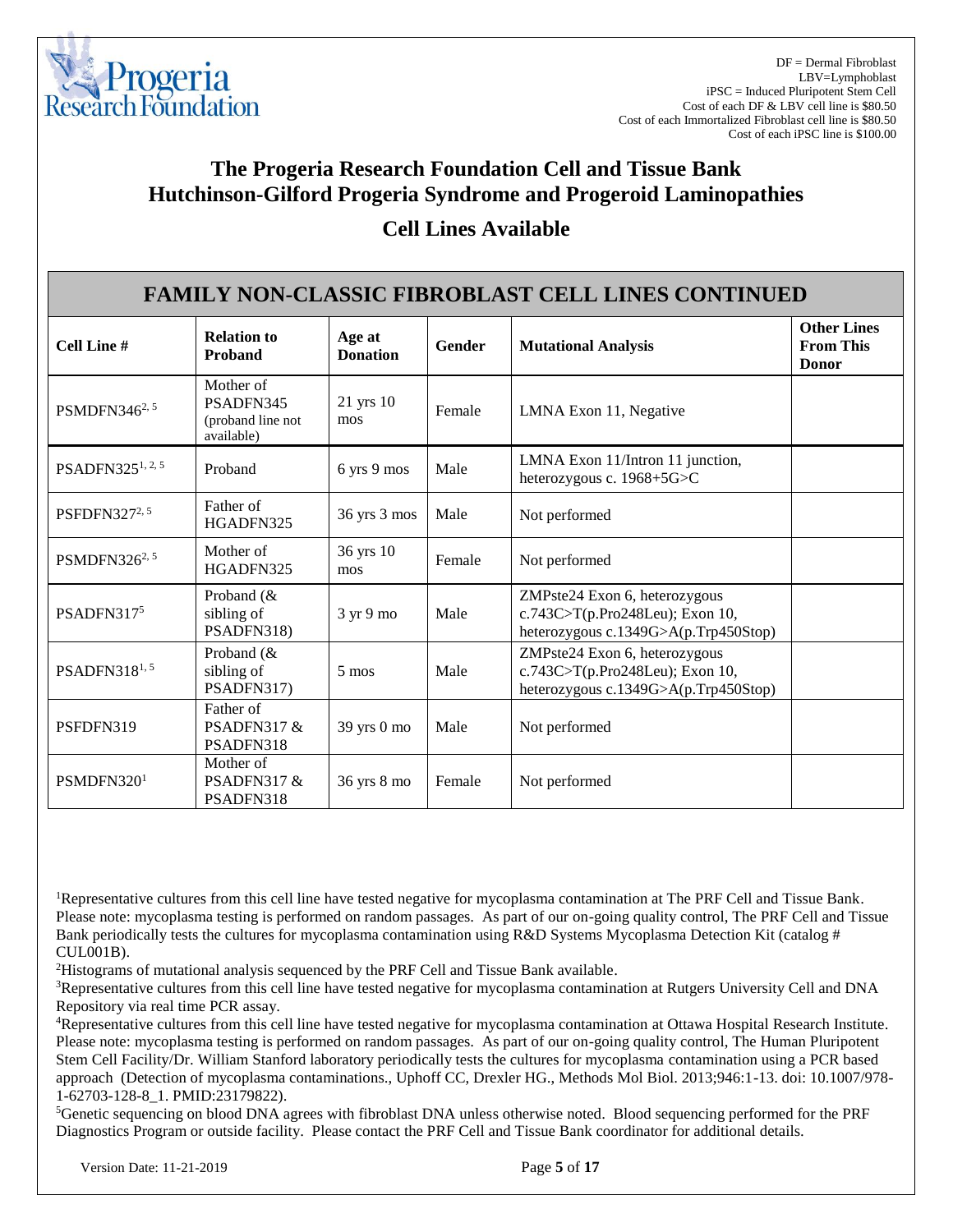

### **Cell Lines Available**

| <b>FAMILY NON-CLASSIC FIBROBLAST CELL LINES CONTINUED</b> |                                      |                                |        |                                                                                                                                                                                                                                                                                                                                                                      |                                                        |  |  |
|-----------------------------------------------------------|--------------------------------------|--------------------------------|--------|----------------------------------------------------------------------------------------------------------------------------------------------------------------------------------------------------------------------------------------------------------------------------------------------------------------------------------------------------------------------|--------------------------------------------------------|--|--|
| Cell Line #                                               | <b>Relation to</b><br><b>Proband</b> | Age at<br><b>Donation</b>      | Gender | <b>Mutational Analysis</b>                                                                                                                                                                                                                                                                                                                                           | <b>Other Lines</b><br><b>From This</b><br><b>Donor</b> |  |  |
| PSADFN386 <sup>1</sup>                                    | Proband                              | $11 \text{ mos}$               | Female | Mosaic:<br>DNA from Fibroblasts: $c.1968 + 2T > C$<br>DNA from Blood: $4.7\%$ c.1968+2T>C<br>mutation, and 41.3% c.1968<br>$+2T$ >A mutation<br>See reference:<br>Bar DZ, Arlt MF, Brazier JF, et al. A<br>novel somatic mutation achieves partial<br>rescue in a child with Hutchinson-Gilford<br>progeria syndrome. Journal of Medical<br>Genetics 2017;54:212-216 |                                                        |  |  |
| PSMDFN387 <sup>1</sup>                                    | Mother of<br>PSADFN386               | $36 \text{ yrs} 5 \text{ mos}$ | Female | LMNA Exon 11, Negative                                                                                                                                                                                                                                                                                                                                               |                                                        |  |  |
| PSFDFN3881                                                | Father of<br>PSADFN386               | 38 yrs 1 mo                    | Male   | LMNA Exon 11, Negative                                                                                                                                                                                                                                                                                                                                               |                                                        |  |  |

<sup>1</sup>Representative cultures from this cell line have tested negative for mycoplasma contamination at The PRF Cell and Tissue Bank. Please note: mycoplasma testing is performed on random passages. As part of our on-going quality control, The PRF Cell and Tissue Bank periodically tests the cultures for mycoplasma contamination using R&D Systems Mycoplasma Detection Kit (catalog # CUL001B).

<sup>2</sup>Histograms of mutational analysis sequenced by the PRF Cell and Tissue Bank available.

<sup>3</sup>Representative cultures from this cell line have tested negative for mycoplasma contamination at Rutgers University Cell and DNA Repository via real time PCR assay.

<sup>4</sup>Representative cultures from this cell line have tested negative for mycoplasma contamination at Ottawa Hospital Research Institute. Please note: mycoplasma testing is performed on random passages. As part of our on-going quality control, The Human Pluripotent Stem Cell Facility/Dr. William Stanford laboratory periodically tests the cultures for mycoplasma contamination using a PCR based approach (Detection of mycoplasma contaminations., Uphoff CC, Drexler HG., Methods Mol Biol. 2013;946:1-13. doi: 10.1007/978- 1-62703-128-8\_1. PMID:23179822).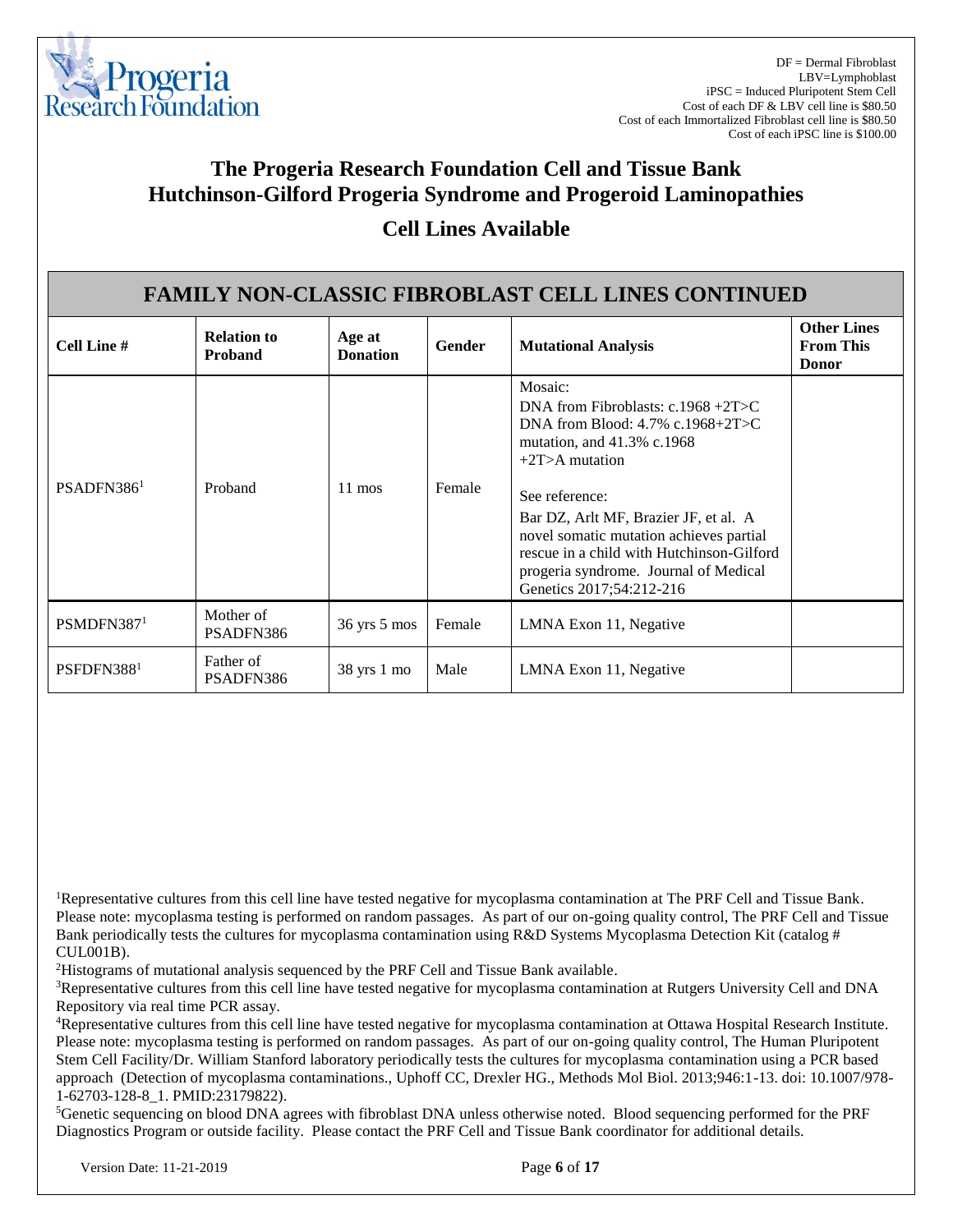

#### **Cell Lines Available**

| <b>IMMORTALIZED FIBROBLAST CELL LINES</b> |                                           |                             |        |                                                                                                             |                                              |  |  |
|-------------------------------------------|-------------------------------------------|-----------------------------|--------|-------------------------------------------------------------------------------------------------------------|----------------------------------------------|--|--|
| Cell Line #                               | <b>Relation to</b><br>Proband             | Age at<br><b>Donation</b>   | Gender | <b>Mutational Analysis</b>                                                                                  | <b>Other Lines From</b><br><b>This Donor</b> |  |  |
| PSADFSV40T317 <sup>1</sup>                | Proband $(\&$<br>sibling of<br>PSADFN318) | $3 \text{ yr} 9 \text{ mo}$ | Male   | ZMPste24 Exon 6, heterozygous<br>c.743C>T(p.Pro248Leu); Exon 10,<br>heterozygous<br>c.1349G>A(p.Trp450Stop) | PSADFN317                                    |  |  |
| HGFDFSV40T1681, 2, 5                      | Father of<br>HGADFN167                    | $40$ yrs $5$ mos            | Male   | LMNA Exon 11, Negative                                                                                      | HGFDFN168<br>HGFLBV021<br>iPSC lines         |  |  |
| HGMDFSV40T090 <sup>1, 2, 5</sup>          | Mother of<br>HGADFN167                    | 37 yrs 10<br>mos            | Female | LMNA Exon 11, Negative                                                                                      | HGMDFN090<br>HGMLBV010<br>iPSC lines         |  |  |
| HGFDFSV40T3691, 2, 5                      | Father of<br>HGADFN367                    | 33 yrs 9 mos                | Male   | Negative                                                                                                    | HGFDFN369                                    |  |  |
| PSFDFSV40T376 <sup>1</sup>                | Father of<br>PSADFN373                    | 32 yrs 6 mos                | Male   | ZMPste24 Exon 10, heterozygous<br>c.1274T>C (p.Leu425Pro)                                                   | PSFDFN376<br>PSFLBV344                       |  |  |
| HGMDFSV40T3681, 2, 5                      | Mother of<br>HGADFN367                    | $31$ yrs $7$ mos            | Female | Negative                                                                                                    | HGMDFN368                                    |  |  |

<sup>1</sup>Representative cultures from this cell line have tested negative for mycoplasma contamination at The PRF Cell and Tissue Bank. Please note: mycoplasma testing is performed on random passages. As part of our on-going quality control, The PRF Cell and Tissue Bank periodically tests the cultures for mycoplasma contamination using R&D Systems Mycoplasma Detection Kit (catalog # CUL001B).

<sup>2</sup>Histograms of mutational analysis sequenced by the PRF Cell and Tissue Bank available.

<sup>3</sup>Representative cultures from this cell line have tested negative for mycoplasma contamination at Rutgers University Cell and DNA Repository via real time PCR assay.

<sup>4</sup>Representative cultures from this cell line have tested negative for mycoplasma contamination at Ottawa Hospital Research Institute. Please note: mycoplasma testing is performed on random passages. As part of our on-going quality control, The Human Pluripotent Stem Cell Facility/Dr. William Stanford laboratory periodically tests the cultures for mycoplasma contamination using a PCR based approach (Detection of mycoplasma contaminations., Uphoff CC, Drexler HG., Methods Mol Biol. 2013;946:1-13. doi: 10.1007/978- 1-62703-128-8\_1. PMID:23179822).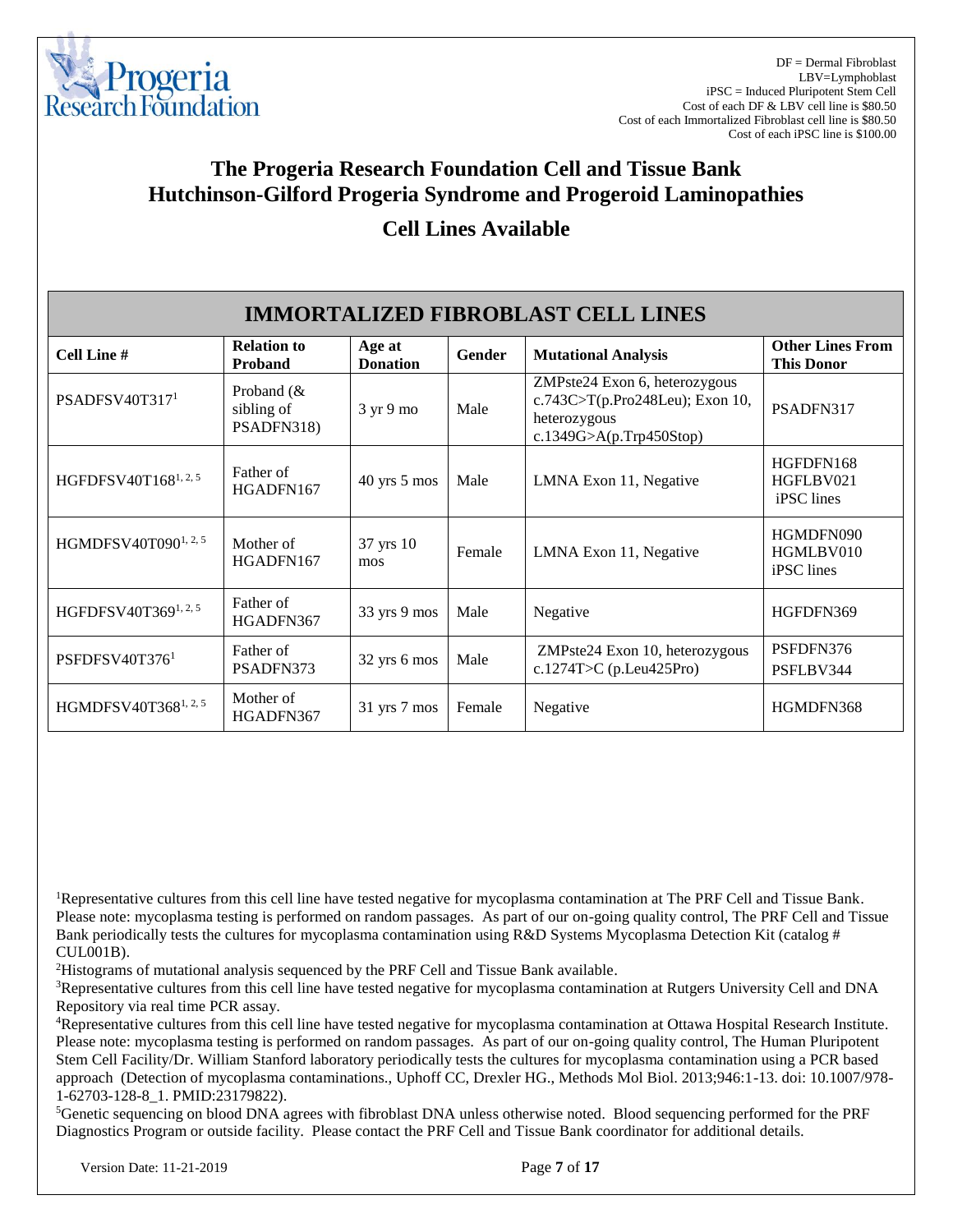

DF = Dermal Fibroblast LBV=Lymphoblast iPSC = Induced Pluripotent Stem Cell Cost of each DF & LBV cell line is \$80.50 Cost of each Immortalized Fibroblast cell line is \$80.50 Cost of each iPSC line is \$100.00

### **The Progeria Research Foundation Cell and Tissue Bank Hutchinson-Gilford Progeria Syndrome and Progeroid Laminopathies**

| <b>LYMPHOBLAST CLASSIC MUTATION</b> |                               |                              |        |                                                       |                                              |  |  |
|-------------------------------------|-------------------------------|------------------------------|--------|-------------------------------------------------------|----------------------------------------------|--|--|
| <b>Cell Line#</b>                   | <b>Relation to</b><br>Proband | Age at<br><b>Donation</b>    | Gender | <b>Mutational Analysis</b>                            | <b>Other Lines From</b><br><b>This Donor</b> |  |  |
| HGALBV0393                          | Proband                       | 3 yrs 6 mos                  | Female | LMNA Exon 11, heterozygous<br>c.1824C>T (p.Gly608Gly) | HGADFN127                                    |  |  |
| HGALBV0713                          | Proband                       | 15 yrs 0 mos                 | Male   | LMNA Exon 11, heterozygous<br>c.1824C>T (p.Gly608Gly) |                                              |  |  |
| HGALBV0733                          | Proband                       | $2$ yrs $0$ mos              | Male   | LMNA Exon 11, heterozygous<br>c.1824C>T (p.Gly608Gly) | HGADFN003<br>iPSC lines                      |  |  |
| HGALBV1103                          | Proband                       | 5 yrs 7 mos                  | Female | LMNA Exon 11, heterozygous<br>c.1824C>T (p.Gly608Gly) | HGADFN178                                    |  |  |
| HGALBV1133                          | Proband                       | 12 yrs 2 mos                 | Female | LMNA Exon 11, heterozygous<br>c.1824C>T (p.Gly608Gly) |                                              |  |  |
| HGALBV145 $3$                       | Proband                       | 13 yrs 0 mos                 | Female | LMNA Exon 11, heterozygous<br>c.1824C>T (p.Gly608Gly) |                                              |  |  |
| HGALBV146 <sup>3</sup>              | Proband                       | 9 yrs 2 mos                  | Female | LMNA Exon 11, heterozygous<br>c.1824C>T (p.Gly608Gly) |                                              |  |  |
| HGALBV1503                          | Proband                       | 6 yrs 0 mos                  | Male   | LMNA Exon 11, heterozygous<br>c.1824C>T (p.Gly608Gly) |                                              |  |  |
| HGALBV1523                          | Proband                       | $11 \text{ mos}$             | Female | LMNA Exon 11, heterozygous<br>c.1824C>T (p.Gly608Gly) | HGADFN188                                    |  |  |
| HGALBV1623                          | Proband                       | $1 \times 6 \text{ mos}$     | Female | LMNA Exon 11, heterozygous<br>c.1824C>T (p.Gly608Gly) |                                              |  |  |
| HGALBV1723                          | Proband                       | 7 yrs 9 mos                  | Female | LMNA Exon 11, c.1824C>T<br>(p.Gly608Gly)              |                                              |  |  |
| HGALBV186 <sup>3</sup>              | Proband                       | $1 \text{ yr} 0 \text{ mos}$ | Female | LMNA Exon 11, heterozygous<br>c.1824C>T (p.Gly608Gly) |                                              |  |  |
| HGALBV2343                          | Proband                       | $10$ yrs $7$ mos             | Female | LMNA Exon 11, heterozygous<br>c.1824C>T (p.Gly608Gly) |                                              |  |  |

#### **Cell Lines Available**

<sup>1</sup>Representative cultures from this cell line have tested negative for mycoplasma contamination at The PRF Cell and Tissue Bank. Please note: mycoplasma testing is performed on random passages. As part of our on-going quality control, The PRF Cell and Tissue Bank periodically tests the cultures for mycoplasma contamination using R&D Systems Mycoplasma Detection Kit (catalog # CUL001B).

<sup>2</sup>Histograms of mutational analysis sequenced by the PRF Cell and Tissue Bank available.

<sup>3</sup>Representative cultures from this cell line have tested negative for mycoplasma contamination at Rutgers University Cell and DNA Repository via real time PCR assay.

<sup>4</sup>Representative cultures from this cell line have tested negative for mycoplasma contamination at Ottawa Hospital Research Institute. Please note: mycoplasma testing is performed on random passages. As part of our on-going quality control, The Human Pluripotent Stem Cell Facility/Dr. William Stanford laboratory periodically tests the cultures for mycoplasma contamination using a PCR based approach (Detection of mycoplasma contaminations., Uphoff CC, Drexler HG., Methods Mol Biol. 2013;946:1-13. doi: 10.1007/978- 1-62703-128-8\_1. PMID:23179822).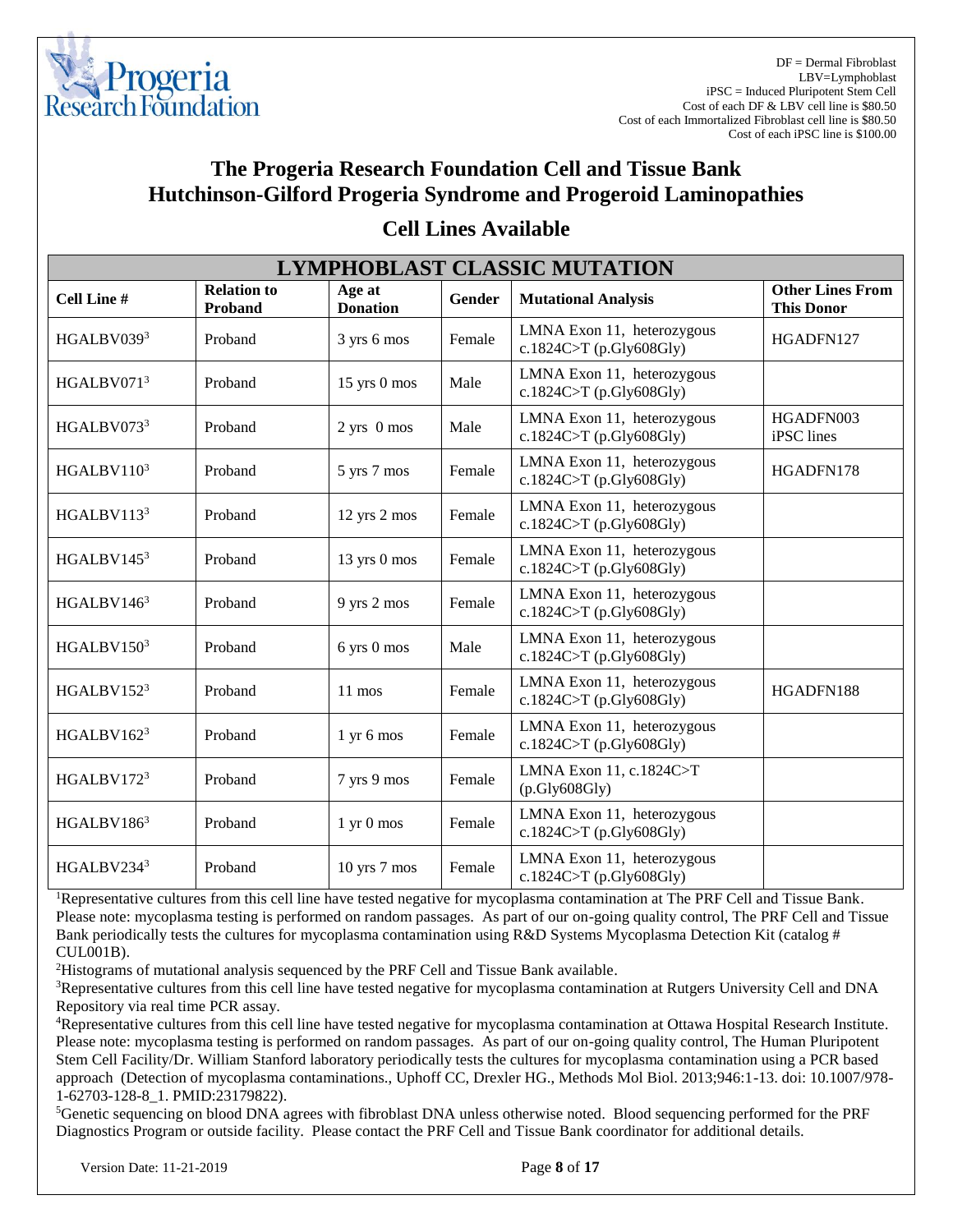

| <b>LYMPHOBLAST CLASSIC MUTATION CONTINUED</b> |                               |                               |        |                                                       |                                              |  |  |
|-----------------------------------------------|-------------------------------|-------------------------------|--------|-------------------------------------------------------|----------------------------------------------|--|--|
| <b>Cell Line #</b>                            | <b>Relation to</b><br>Proband | Age at<br><b>Donation</b>     | Gender | <b>Mutational Analysis</b>                            | <b>Other Lines From</b><br><b>This Donor</b> |  |  |
| HGALBV2363                                    | Proband                       | 6 yrs 1 mo                    | Female | LMNA Exon 11, heterozygous<br>c.1824C>T (p.Gly608Gly) |                                              |  |  |
| HGALBV237 <sup>3</sup>                        | Proband                       | $14$ yrs $1$ mo               | Male   | LMNA Exon 11, heterozygous<br>c.1824C>T (p.Gly608Gly) |                                              |  |  |
| HGALBV2403                                    | Proband                       | 4 yrs 2 mos                   | Female | LMNA Exon 11, heterozygous<br>c.1824C>T (p.Gly608Gly) |                                              |  |  |
| HGALBV2553                                    | Proband                       | $10 \text{ mos}$              | Female | LMNA Exon 11, heterozygous<br>c.1824C>T (p.Gly608Gly) |                                              |  |  |
| HGALBV3313                                    | Proband                       | $10 \text{ mos}$              | Male   | LMNA Exon 11, heterozygous<br>c.1824C>T (p.Gly608Gly) |                                              |  |  |
| HGALBV3383                                    | Proband                       | 3 yrs 4 mos                   | Female | LMNA Exon 11, heterozygous<br>c.1824C>T (p.Gly608Gly) |                                              |  |  |
| HGALBV3513                                    | Proband                       | 4 mos                         | Female | LMNA Exon 11, heterozygous<br>c.1824C>T (p.Gly608Gly) |                                              |  |  |
| HGALBV3783                                    | Proband                       | 6 yrs 8 mos                   | Male   | LMNA Exon 11, heterozygous<br>c.1824C>T (p.Gly608Gly) |                                              |  |  |
| HGALBV3893                                    | Proband                       | 8 yrs 5 mos                   | Male   | LMNA Exon 11, heterozygous<br>c.1824C>T (p.Gly608Gly) |                                              |  |  |
| HGALBV395 <sup>3</sup>                        | Proband                       | $1 \times 6 \text{ mos}$      | Male   | LMNA Exon 11, heterozygous<br>c.1824C>T (p.Gly608Gly) |                                              |  |  |
| HGALBV4083                                    | Proband                       | 2 yrs 8 mos                   | Male   | LMNA Exon 11, heterozygous<br>c.1824C>T (p.Gly608Gly) |                                              |  |  |
| HGALBV4193                                    | Proband                       | $1 \text{ yr} 11 \text{ mos}$ | Male   | LMNA Exon 11, heterozygous<br>c.1824C>T (p.Gly608Gly) |                                              |  |  |

#### **Cell Lines Available**

<sup>1</sup>Representative cultures from this cell line have tested negative for mycoplasma contamination at The PRF Cell and Tissue Bank. Please note: mycoplasma testing is performed on random passages. As part of our on-going quality control, The PRF Cell and Tissue Bank periodically tests the cultures for mycoplasma contamination using R&D Systems Mycoplasma Detection Kit (catalog # CUL001B).

<sup>2</sup>Histograms of mutational analysis sequenced by the PRF Cell and Tissue Bank available.

<sup>3</sup>Representative cultures from this cell line have tested negative for mycoplasma contamination at Rutgers University Cell and DNA Repository via real time PCR assay.

<sup>4</sup>Representative cultures from this cell line have tested negative for mycoplasma contamination at Ottawa Hospital Research Institute. Please note: mycoplasma testing is performed on random passages. As part of our on-going quality control, The Human Pluripotent Stem Cell Facility/Dr. William Stanford laboratory periodically tests the cultures for mycoplasma contamination using a PCR based approach (Detection of mycoplasma contaminations., Uphoff CC, Drexler HG., Methods Mol Biol. 2013;946:1-13. doi: 10.1007/978- 1-62703-128-8\_1. PMID:23179822).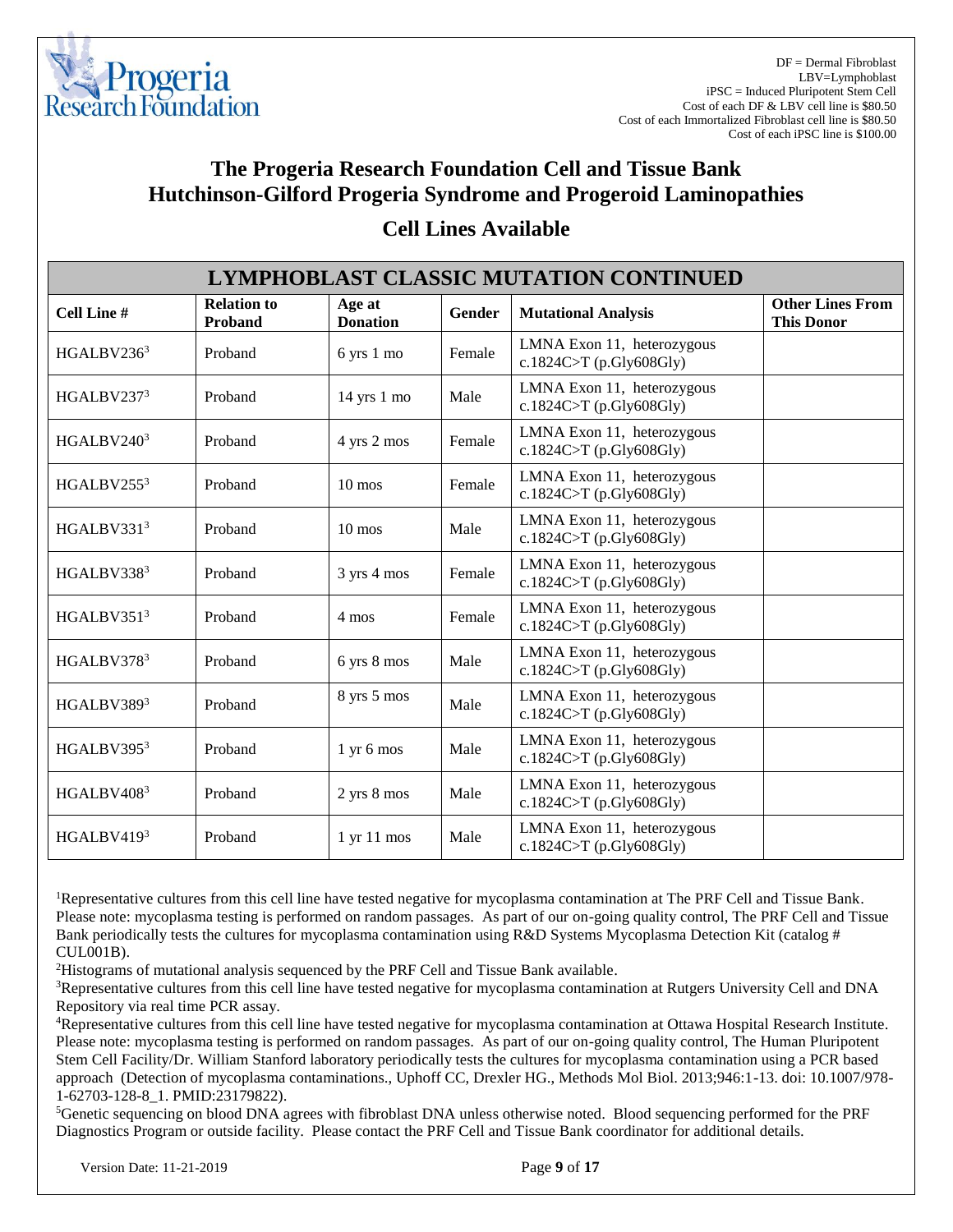

| <b>LYMPHOBLAST CLASSIC MUTATION CONTINUED</b> |                                      |                               |        |                                                       |                                              |  |  |
|-----------------------------------------------|--------------------------------------|-------------------------------|--------|-------------------------------------------------------|----------------------------------------------|--|--|
| Cell Line #                                   | <b>Relation to</b><br><b>Proband</b> | Age at<br><b>Donation</b>     | Gender | <b>Mutational Analysis</b>                            | <b>Other Lines From</b><br><b>This Donor</b> |  |  |
| HGALBV424 <sup>3</sup>                        | Proband                              | $15$ yrs $5$ mos              | Female | LMNA Exon 11, heterozygous<br>c.1824C>T (p.Gly608Gly) |                                              |  |  |
| HGALBV437 <sup>3</sup>                        | Proband                              | 4 yrs 4 mos                   | Male   | LMNA Exon 11, heterozygous<br>c.1824C>T (p.Gly608Gly) |                                              |  |  |
| HGALBV439 <sup>3</sup>                        | Proband                              | 5 yrs 9 mos                   | Female | LMNA Exon 11, heterozygous<br>c.1824C>T (p.Gly608Gly) |                                              |  |  |
| HGALBV45 $13$                                 | Proband                              | 7 yrs 7 mos                   | Male   | LMNA Exon 11, heterozygous<br>c.1824C>T (p.Gly608Gly) |                                              |  |  |
| HGALBV452 <sup>3</sup>                        | Proband                              | $1 \text{ yr } 3 \text{ mos}$ | Female | LMNA Exon 11, heterozygous<br>c.1824C>T (p.Gly608Gly) |                                              |  |  |
| HGALBV462 $3$                                 | Proband                              | $6 \text{ yr} 2 \text{ mos}$  | Male   | LMNA Exon 11, heterozygous<br>c.1824C>T (p.Gly608Gly) |                                              |  |  |
| HGALBV471 <sup>3</sup>                        | Proband                              | $7 \text{ yr} 4 \text{ mos}$  | Female | LMNA Exon 11, heterozygous<br>c.1824C>T (p.Gly608Gly) |                                              |  |  |

### **Cell Lines Available**

<sup>1</sup>Representative cultures from this cell line have tested negative for mycoplasma contamination at The PRF Cell and Tissue Bank. Please note: mycoplasma testing is performed on random passages. As part of our on-going quality control, The PRF Cell and Tissue Bank periodically tests the cultures for mycoplasma contamination using R&D Systems Mycoplasma Detection Kit (catalog # CUL001B).

<sup>2</sup>Histograms of mutational analysis sequenced by the PRF Cell and Tissue Bank available.

<sup>3</sup>Representative cultures from this cell line have tested negative for mycoplasma contamination at Rutgers University Cell and DNA Repository via real time PCR assay.

<sup>4</sup>Representative cultures from this cell line have tested negative for mycoplasma contamination at Ottawa Hospital Research Institute. Please note: mycoplasma testing is performed on random passages. As part of our on-going quality control, The Human Pluripotent Stem Cell Facility/Dr. William Stanford laboratory periodically tests the cultures for mycoplasma contamination using a PCR based approach (Detection of mycoplasma contaminations., Uphoff CC, Drexler HG., Methods Mol Biol. 2013;946:1-13. doi: 10.1007/978- 1-62703-128-8\_1. PMID:23179822).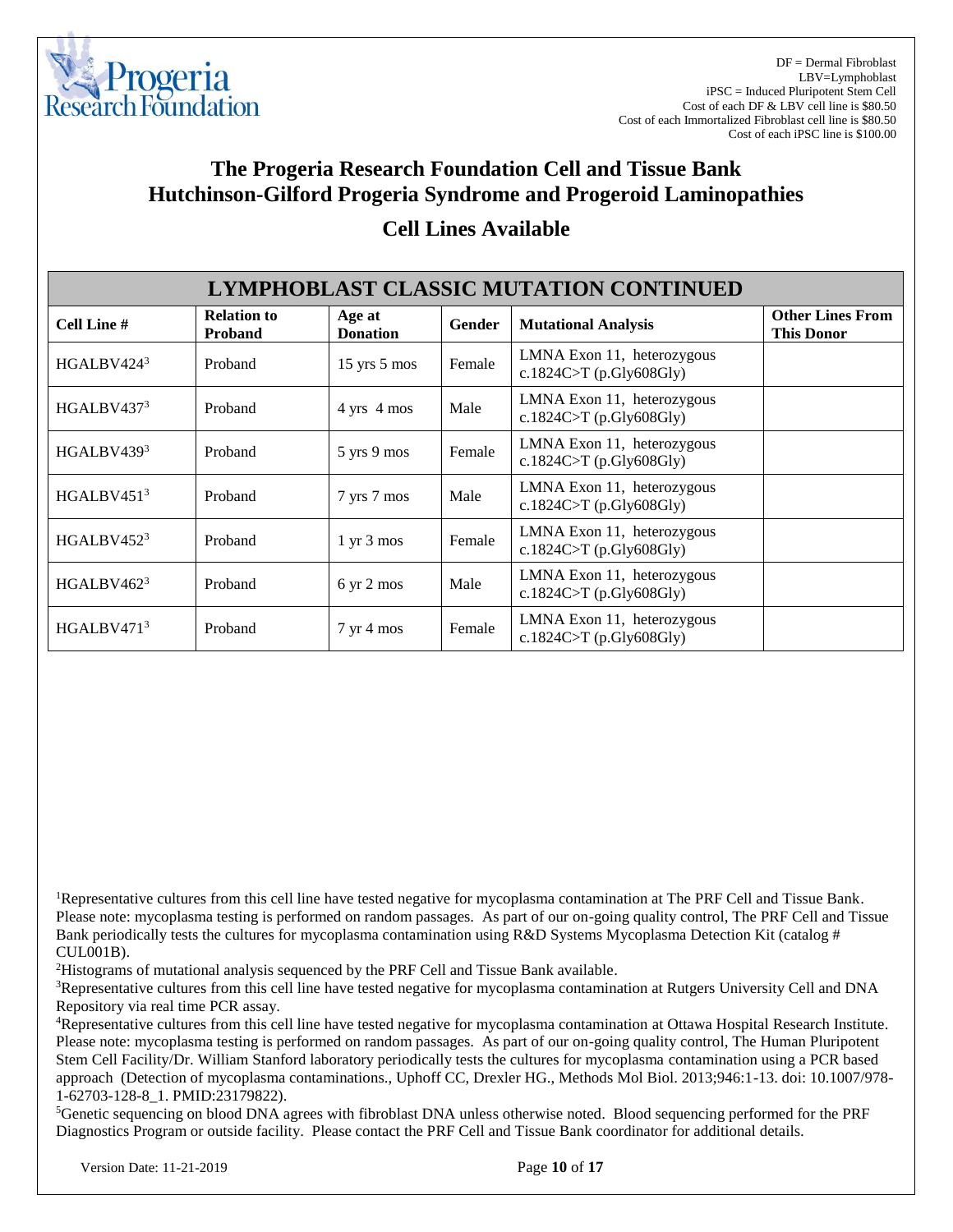

| <b>LYMPHOBLAST CLASSIC FAMILY CELL LINES</b> |                               |                           |               |                                                       |                                              |  |  |
|----------------------------------------------|-------------------------------|---------------------------|---------------|-------------------------------------------------------|----------------------------------------------|--|--|
| <b>Cell Line#</b>                            | <b>Relation to</b><br>Proband | Age at<br><b>Donation</b> | <b>Gender</b> | <b>Mutational Analysis</b>                            | <b>Other Lines From</b><br><b>This Donor</b> |  |  |
| HGALBV0093                                   | Proband                       | 5 yrs 1 mo                | Male          | LMNA Exon 11, heterozygous<br>c.1824C>T (p.Gly608Gly) | HGADFN167<br>iPSC lines                      |  |  |
| HGFLBV0213                                   | Father of<br>HGALBV009        | 37 yrs 0 mos              | Male          | LMNA Exon 11, Negative                                | HGFDFN168<br>iPSC lines                      |  |  |
| HGMLBV0103                                   | Mother of<br>HGALBV009        | 36 yrs 11 mos             | Female        | LMNA Exon 11, Negative                                | HGMDFN090<br>iPSC lines                      |  |  |
| HGALBV011 <sup>3</sup>                       | Proband                       | 6 yrs 1 mo                | Male          | LMNA Exon 11, heterozygous<br>c.1824C>T (p.Gly608Gly) | HGADFN143                                    |  |  |
| HGFLBV0313                                   | Father of<br>HGALBV011        | 36 yrs 5 mos              | Male          | LMNA Exon 11, Negative                                |                                              |  |  |
| HGMLBV0233                                   | Mother of<br>HGALBV011        | 33 yrs 8 mos              | Female        | LMNA Exon 11, Negative                                |                                              |  |  |
| HGALBV016 <sup>3</sup>                       | Proband                       | $15$ yrs $7$ mos          | Female        | LMNA Exon 11, heterozygous<br>c.1824C>T (p.Gly608Gly) |                                              |  |  |
| HGMLBV0173                                   | Mother of<br>HGALBV016        | 40 yrs                    | Female        | Not performed                                         |                                              |  |  |
| HGSLBV0193                                   | Sibling of<br>HGALBV016       | 19 yrs 9 mos              | Male          | Not performed                                         |                                              |  |  |
| HGALBV0403                                   | Proband                       | 12 yrs 6 mos              | Male          | LMNA Exon 11, heterozygous<br>c.1824C>T (p.Gly608Gly) |                                              |  |  |
| HGFLBV042 $3$                                | Father of<br>HGALBV040        | 38 yrs                    | Male          | Not performed                                         |                                              |  |  |
| HGMLBV0413                                   | Mother of<br>HGALBV040        | 43 yrs                    | Female        | Not performed                                         |                                              |  |  |
| HGALBV0553                                   | Proband                       | 7 yrs 3 mos               | Female        | LMNA Exon 11, heterozygous<br>c.1824C>T (p.Gly608Gly) |                                              |  |  |

#### **Cell Lines Available**

<sup>1</sup>Representative cultures from this cell line have tested negative for mycoplasma contamination at The PRF Cell and Tissue Bank. Please note: mycoplasma testing is performed on random passages. As part of our on-going quality control, The PRF Cell and Tissue Bank periodically tests the cultures for mycoplasma contamination using R&D Systems Mycoplasma Detection Kit (catalog # CUL001B).

<sup>2</sup>Histograms of mutational analysis sequenced by the PRF Cell and Tissue Bank available.

<sup>3</sup>Representative cultures from this cell line have tested negative for mycoplasma contamination at Rutgers University Cell and DNA Repository via real time PCR assay.

<sup>4</sup>Representative cultures from this cell line have tested negative for mycoplasma contamination at Ottawa Hospital Research Institute. Please note: mycoplasma testing is performed on random passages. As part of our on-going quality control, The Human Pluripotent Stem Cell Facility/Dr. William Stanford laboratory periodically tests the cultures for mycoplasma contamination using a PCR based approach (Detection of mycoplasma contaminations., Uphoff CC, Drexler HG., Methods Mol Biol. 2013;946:1-13. doi: 10.1007/978- 1-62703-128-8\_1. PMID:23179822).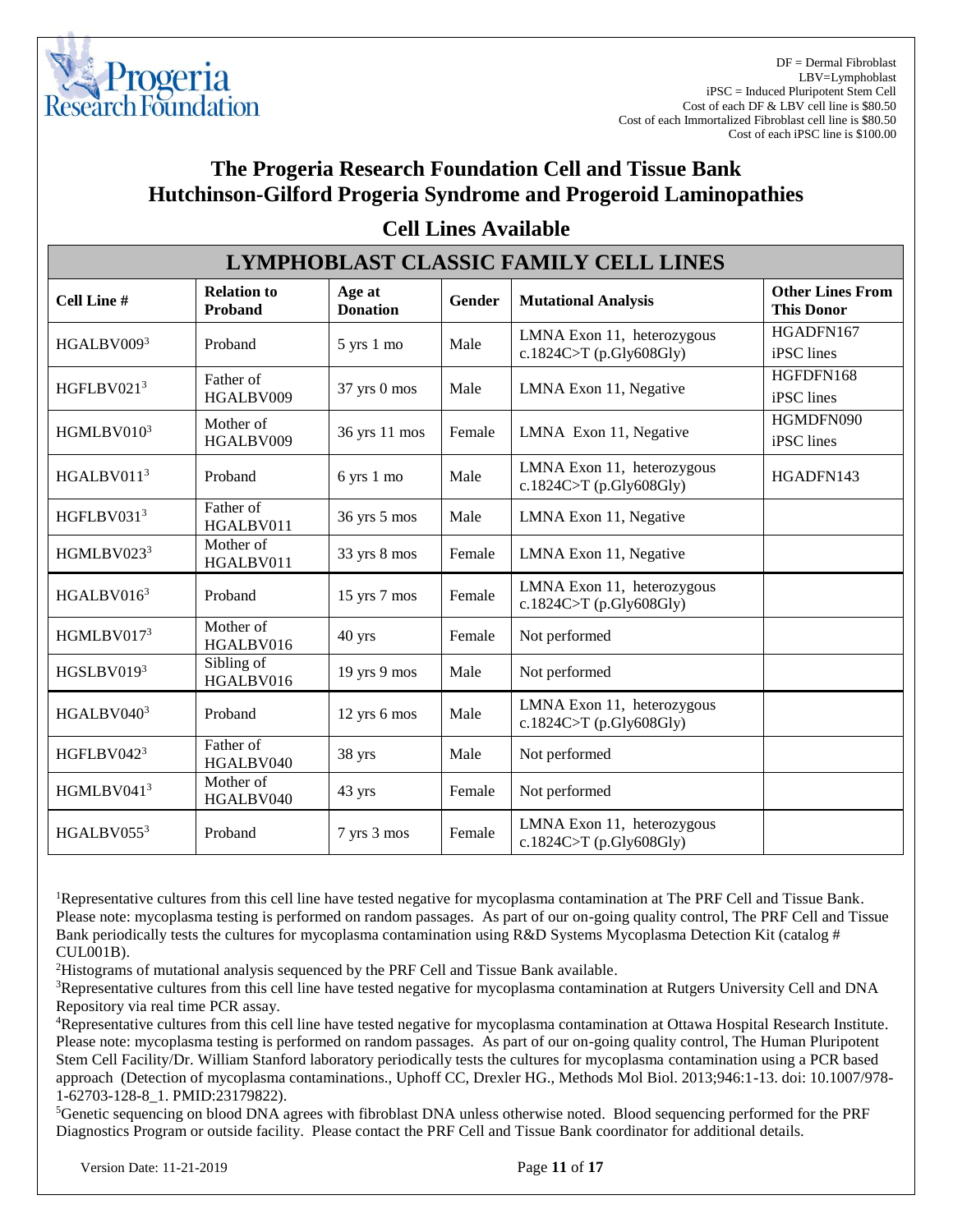

| LYMPHOBLAST CLASSIC FAMILY CELL LINES CONTINUED |                                      |                              |        |                                                       |                                              |  |
|-------------------------------------------------|--------------------------------------|------------------------------|--------|-------------------------------------------------------|----------------------------------------------|--|
| Cell Line #                                     | <b>Relation to</b><br><b>Proband</b> | Age at<br><b>Donation</b>    | Gender | <b>Mutational Analysis</b>                            | <b>Other Lines From</b><br><b>This Donor</b> |  |
| HGMLBV0653                                      | Mother of<br>HGALBV055               | 26 yrs 0 mo                  | Female | LMNA Exon 11, Negative                                |                                              |  |
| HGALBV0573                                      | Proband                              | 4 yrs 4 mos                  | Female | LMNA Exon 11, heterozygous<br>c.1824C>T (p.Gly608Gly) |                                              |  |
| HGFLBV0673                                      | Father of<br>HGALBV057               | 40 yrs 8 mos                 | Male   | LMNA Exon 11, Negative                                |                                              |  |
| HGMLBV0663                                      | Mother of<br>HGALBV057               | 28 yrs 2 mos                 | Female | LMNA Exon 11, Negative                                |                                              |  |
| HGALBV0743                                      | Proband                              | $10$ yrs $8$ mos             | Male   | LMNA Exon 11, heterozygous<br>c.1824C>T (p.Gly608Gly) |                                              |  |
| HGMLBV0763                                      | Mother of<br>HGALBV074               | 42 yrs 8 mos                 | Female | Not performed                                         |                                              |  |
| HGSLBV075 <sup>3</sup>                          | Sibling of<br>HGALBV074              | 12 yrs 6 mos                 | Female | Not performed                                         |                                              |  |
| HGSLBV0773                                      | Sibling of<br>HGALBV074              | 16 yrs 10 mos                | Male   | Not performed                                         |                                              |  |
| HGALBV0973                                      | Proband                              | 2 yrs 7 mos                  | Female | LMNA Exon 11, heterozygous<br>c.1824C>T (p.Gly608Gly) | HGADFN122                                    |  |
| HGFLBV0993                                      | Father of<br>HGALBV097               | 51 yrs 6 mos                 | Male   | Not performed                                         |                                              |  |
| HGMLBV0983                                      | Mother of<br>HGALBV097               | 41 yrs 6 mos                 | Female | Not performed                                         |                                              |  |
| HGALBV132 <sup>3</sup>                          | Proband                              | $1 \text{ yr} 5 \text{ mos}$ | Male   | LMNA Exon 11, heterozygous<br>c.1824C>T (p.Gly608Gly) |                                              |  |
| HGMLBV1333                                      | Mother of<br>HGALBV132               | 24 yrs 7 mos                 | Female | LMNA Exon 11, Negative                                |                                              |  |

### **Cell Lines Available**

<sup>1</sup>Representative cultures from this cell line have tested negative for mycoplasma contamination at The PRF Cell and Tissue Bank. Please note: mycoplasma testing is performed on random passages. As part of our on-going quality control, The PRF Cell and Tissue Bank periodically tests the cultures for mycoplasma contamination using R&D Systems Mycoplasma Detection Kit (catalog # CUL001B).

<sup>2</sup>Histograms of mutational analysis sequenced by the PRF Cell and Tissue Bank available.

<sup>3</sup>Representative cultures from this cell line have tested negative for mycoplasma contamination at Rutgers University Cell and DNA Repository via real time PCR assay.

<sup>4</sup>Representative cultures from this cell line have tested negative for mycoplasma contamination at Ottawa Hospital Research Institute. Please note: mycoplasma testing is performed on random passages. As part of our on-going quality control, The Human Pluripotent Stem Cell Facility/Dr. William Stanford laboratory periodically tests the cultures for mycoplasma contamination using a PCR based approach (Detection of mycoplasma contaminations., Uphoff CC, Drexler HG., Methods Mol Biol. 2013;946:1-13. doi: 10.1007/978- 1-62703-128-8\_1. PMID:23179822).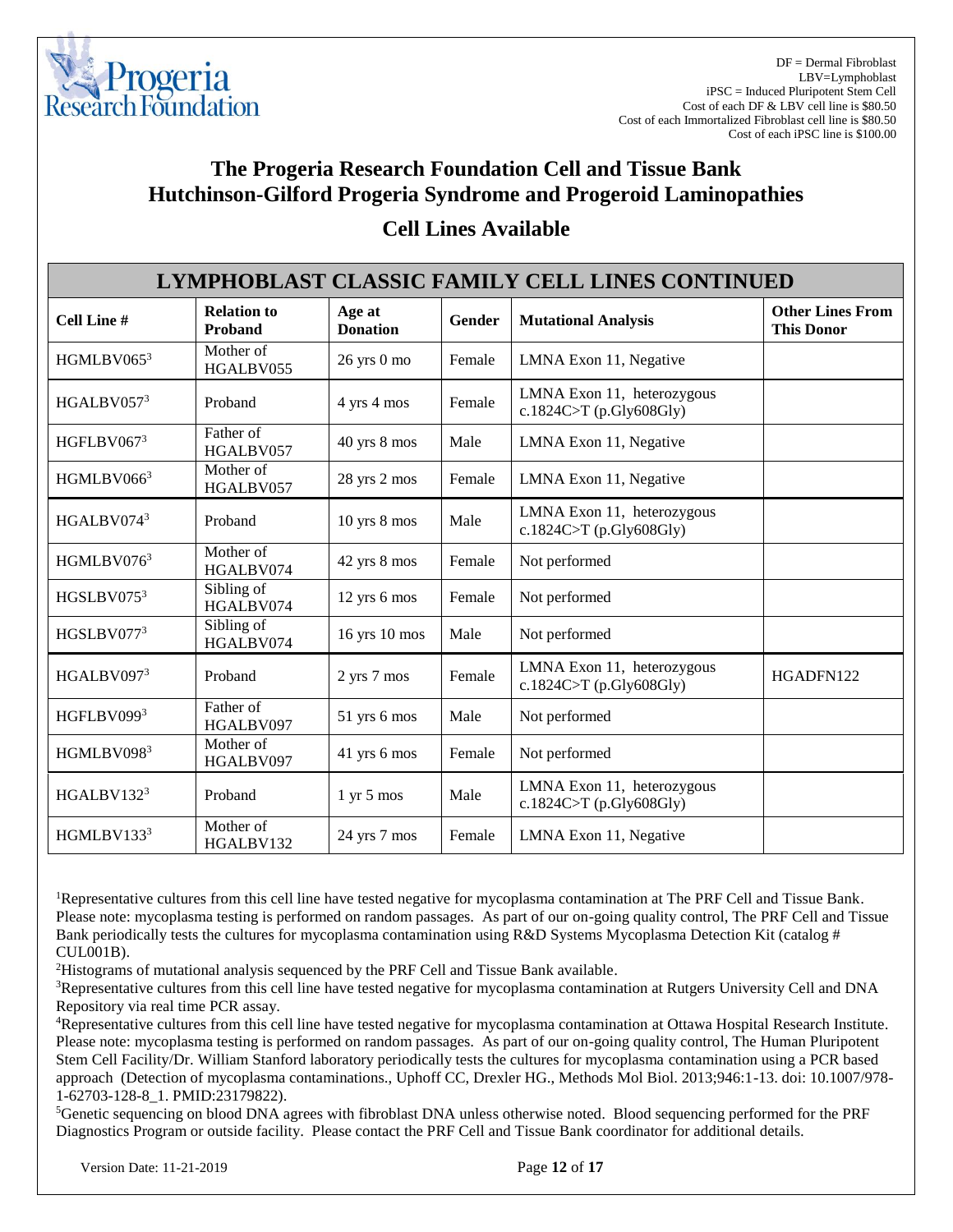

| LYMPHOBLAST CLASSIC FAMILY CELL LINES CONTINUED |                                      |                                |        |                                                       |                                              |  |
|-------------------------------------------------|--------------------------------------|--------------------------------|--------|-------------------------------------------------------|----------------------------------------------|--|
| Cell Line #                                     | <b>Relation to</b><br><b>Proband</b> | Age at<br><b>Donation</b>      | Gender | <b>Mutational Analysis</b>                            | <b>Other Lines From</b><br><b>This Donor</b> |  |
| HGFLBV1343                                      | Father of<br>HGALBV132               | $27 \text{ yrs} 5 \text{ mos}$ | Male   | LMNA Exon 11, Negative                                |                                              |  |
| HGALBV314 $3$                                   | Proband                              | $2$ yrs $4$ mos                | Male   | LMNA Exon 11, heterozygous<br>c.1824C>T (p.Gly608Gly) |                                              |  |
| HGSLBV3533                                      | Sibling of<br>HGALBV314              | 7 mos                          | Female | LMNA Exon 11, Negative                                |                                              |  |
| HGSLBV3593                                      | Sibling of<br>HGALBV314              | 7 mos                          | Male   | LMNA Exon 11, Negative                                |                                              |  |

<sup>1</sup>Representative cultures from this cell line have tested negative for mycoplasma contamination at The PRF Cell and Tissue Bank. Please note: mycoplasma testing is performed on random passages. As part of our on-going quality control, The PRF Cell and Tissue Bank periodically tests the cultures for mycoplasma contamination using R&D Systems Mycoplasma Detection Kit (catalog # CUL001B).

<sup>2</sup>Histograms of mutational analysis sequenced by the PRF Cell and Tissue Bank available.

<sup>3</sup>Representative cultures from this cell line have tested negative for mycoplasma contamination at Rutgers University Cell and DNA Repository via real time PCR assay.

<sup>4</sup>Representative cultures from this cell line have tested negative for mycoplasma contamination at Ottawa Hospital Research Institute. Please note: mycoplasma testing is performed on random passages. As part of our on-going quality control, The Human Pluripotent Stem Cell Facility/Dr. William Stanford laboratory periodically tests the cultures for mycoplasma contamination using a PCR based approach (Detection of mycoplasma contaminations., Uphoff CC, Drexler HG., Methods Mol Biol. 2013;946:1-13. doi: 10.1007/978- 1-62703-128-8\_1. PMID:23179822).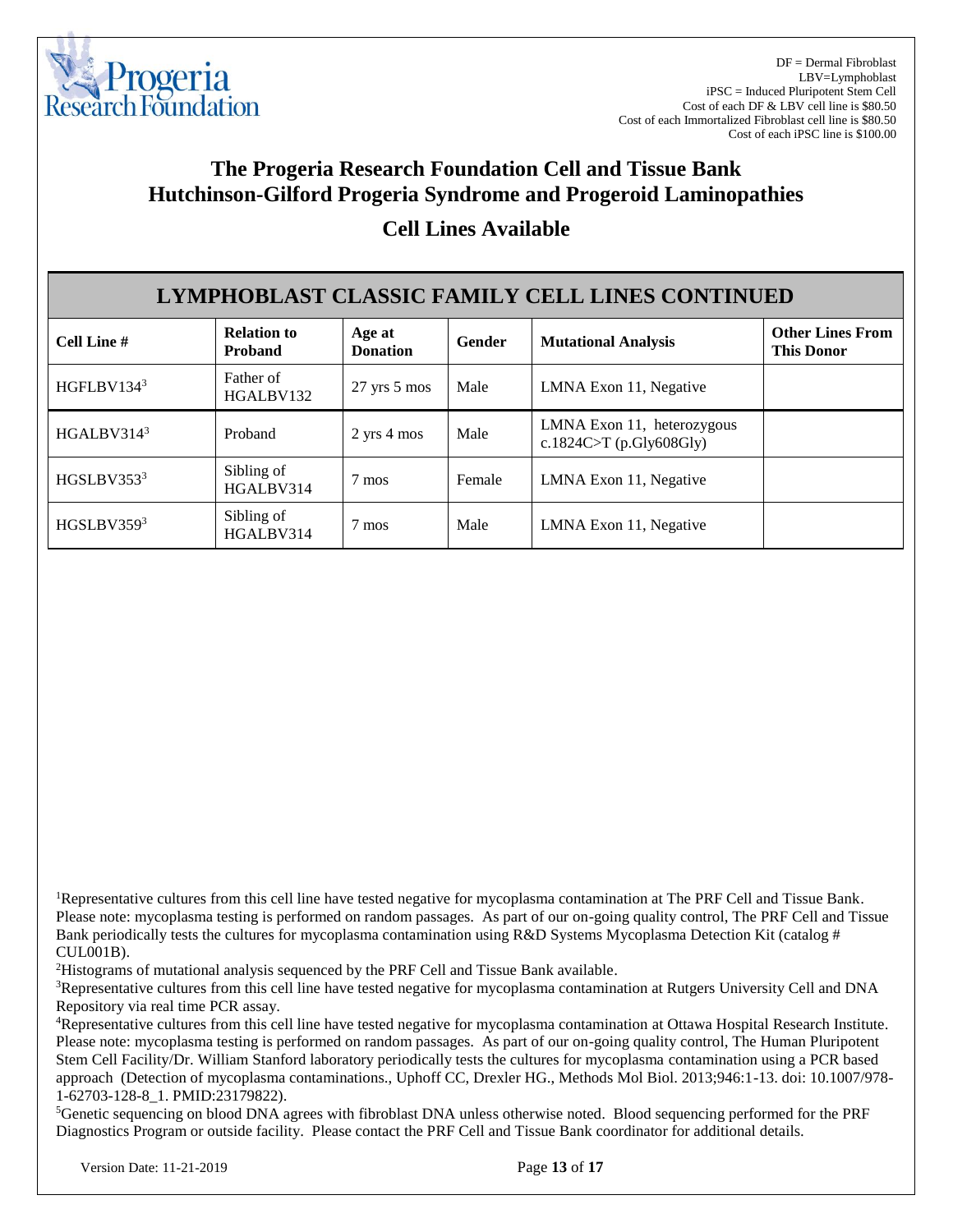

| <b>LYMPHOBLAST NON-CLASSIC MUTATION</b> |                                      |                                |        |                                                                  |                                              |  |
|-----------------------------------------|--------------------------------------|--------------------------------|--------|------------------------------------------------------------------|----------------------------------------------|--|
| <b>Cell Line #</b>                      | <b>Relation to</b><br><b>Proband</b> | Age at<br><b>Donation</b>      | Gender | <b>Mutational Analysis</b>                                       | <b>Other Lines From</b><br><b>This Donor</b> |  |
| PSALBV1993                              | Proband                              | 11 yrs 3 mos                   | Female | LMNA Exon 11, heterozygous<br>c.1868 C>G (p.Thr623Ser)           |                                              |  |
| PSALBV2293                              | Proband                              | 5 yrs 9 mos                    | Female | LMNA Exon 11, heterozygous<br>c.1822G>A (p.Gly608Ser)            |                                              |  |
| PSALBV2963                              | Proband                              | $10$ yrs $8$ mos               | Female | LMNA Exon 11, heterozygous<br>c.1822G>A (p.Gly608Ser)            | PSADFN328                                    |  |
| PSALBV3793                              | Proband                              | 5 yrs 3 mos                    | Male   | LMNA Exon 11/Intron 11 junction,<br>heterozygous $c.1968+1G > A$ |                                              |  |
| PSALBV406 <sup>3</sup>                  | Proband                              | 8 mos                          | Male   | LMNA Exon 11, heterozygous<br>c.1822G>A (p.Gly608Ser)            |                                              |  |
| PSALBV427 <sup>3</sup>                  | Proband                              | $3 \text{ mos.}$               | Male   | LMNA Exon 11, heterozygous<br>c.1821G>A(p.V607V)                 |                                              |  |
| PSALBV4323                              | Proband                              | $4 \text{ yrs } 5 \text{ mos}$ | Male   | LMNA Exon 9, homozygous<br>c.1580G>T, $(p.A527L)$                |                                              |  |

### **Cell Lines Available**

<sup>1</sup>Representative cultures from this cell line have tested negative for mycoplasma contamination at The PRF Cell and Tissue Bank. Please note: mycoplasma testing is performed on random passages. As part of our on-going quality control, The PRF Cell and Tissue Bank periodically tests the cultures for mycoplasma contamination using R&D Systems Mycoplasma Detection Kit (catalog # CUL001B).

<sup>2</sup>Histograms of mutational analysis sequenced by the PRF Cell and Tissue Bank available.

<sup>3</sup>Representative cultures from this cell line have tested negative for mycoplasma contamination at Rutgers University Cell and DNA Repository via real time PCR assay.

<sup>4</sup>Representative cultures from this cell line have tested negative for mycoplasma contamination at Ottawa Hospital Research Institute. Please note: mycoplasma testing is performed on random passages. As part of our on-going quality control, The Human Pluripotent Stem Cell Facility/Dr. William Stanford laboratory periodically tests the cultures for mycoplasma contamination using a PCR based approach (Detection of mycoplasma contaminations., Uphoff CC, Drexler HG., Methods Mol Biol. 2013;946:1-13. doi: 10.1007/978- 1-62703-128-8\_1. PMID:23179822).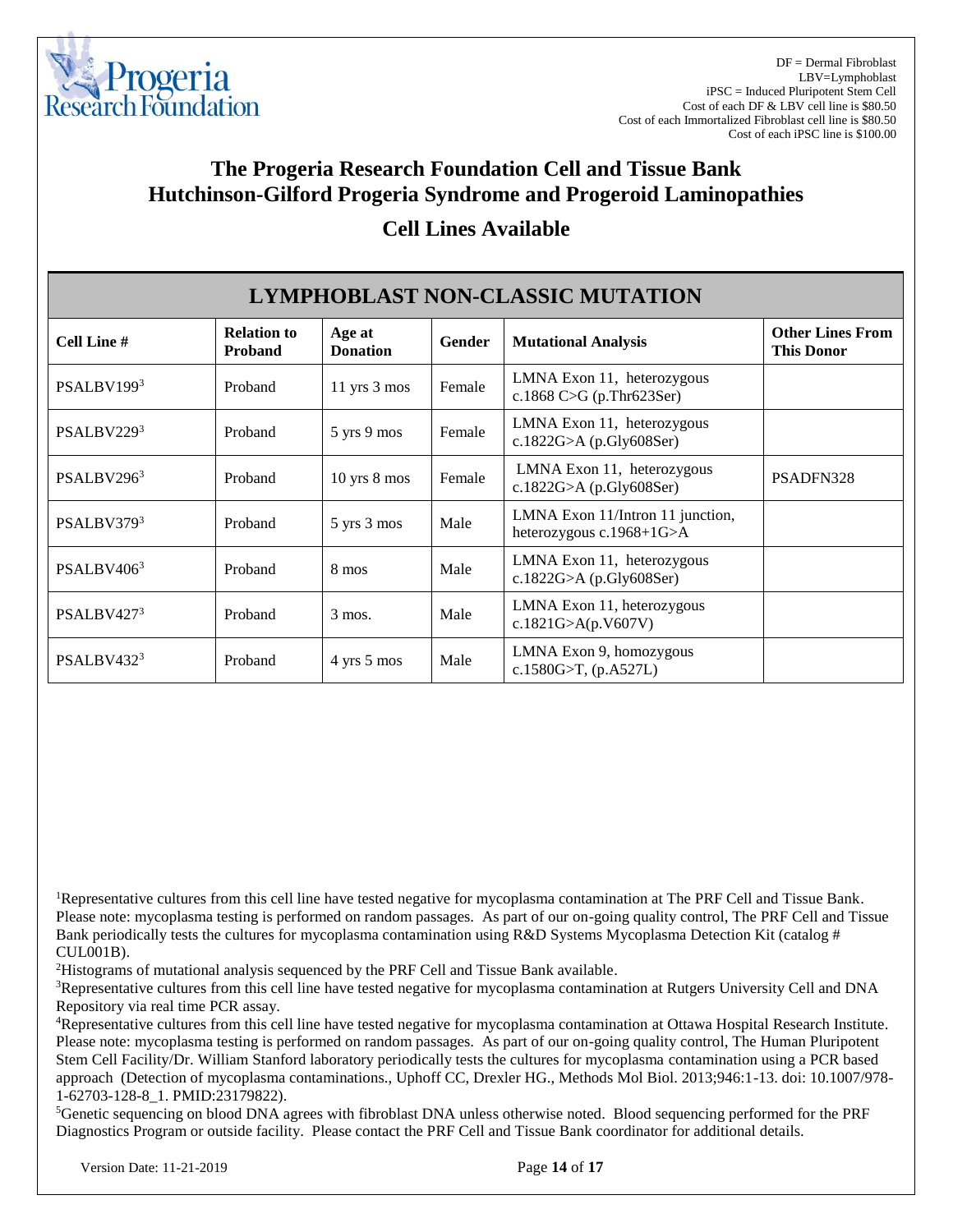

| LYMPHOBLAST NON-CLASSIC FAMILY CELL LINES |                                                                                                      |                  |        |                                                                               |           |  |  |
|-------------------------------------------|------------------------------------------------------------------------------------------------------|------------------|--------|-------------------------------------------------------------------------------|-----------|--|--|
| PSALBV0833                                | Proband                                                                                              | $6 \text{ mos}$  | Male   | LMNA Exon 11, c.1968+1 G>A                                                    | PSADFN086 |  |  |
| PSFLBV0843                                | Father of<br>PSALBV083                                                                               | 31 yrs 9 mos     | Male   | Not performed                                                                 |           |  |  |
| PSMLBV0853                                | Mother of<br>PSALBV083                                                                               | 32 yrs 2 mos     | Female | Not performed                                                                 |           |  |  |
| PSALBV2453                                | Proband, sibling of<br>PSALBV339<br>(2 deceased<br>siblings were<br>homozygous for<br>same mutation) | 4 mos            | Male   | LMNA Exon 9, homozygous<br>c.1579C>T(p.Arg527Cys)                             |           |  |  |
| PSALBV3393                                | Proband, Sibling of<br>PSALBV245<br>(2 deceased<br>siblings were<br>homozygous for<br>same mutation) | 1 mos            | Female | LMNA Exon 9, heterozygous<br>c.1579C > T(p.Arg527Cys)                         |           |  |  |
| PSMLBV2383                                | Mother of<br>PSALBV245 &<br>PSALBV339                                                                | $\sim$ 24 yrs    | Female | LMNA Exon 9, heterozygous<br>c.1579C>T(p.Arg527Cys)                           |           |  |  |
| PSFLBV2393                                | Father of<br>PSALBV245 &<br>PSALBV339                                                                | $\sim$ 25 yrs    | Male   | LMNA Exon 9, heterozygous<br>c.1579C > T(p.Arg527Cys)                         |           |  |  |
| PSALBV2953                                | Proband                                                                                              | $17$ yrs $3$ mos | Male   | LMNA Exon 1, heterozygous<br>$c.331G>A$ (p.Glu111Lys)<br>Intron 6,1158-44 C>T | PSADFN425 |  |  |
| PSMLBV3603                                | Mother of<br>PSALBV295                                                                               | 46 yrs 1 mos     | Female | LMNA Exon 1, Negative<br>Intron 6, heterozygous c.1158-44<br>C>T              |           |  |  |
| PSFLBV3613                                | Father of<br>PSALBV295                                                                               | 49 yrs 8 mos     | Male   | LMNA Exon 1 & Intron 6, Negative                                              |           |  |  |

#### **Cell Lines Available**

<sup>1</sup>Representative cultures from this cell line have tested negative for mycoplasma contamination at The PRF Cell and Tissue Bank. Please note: mycoplasma testing is performed on random passages. As part of our on-going quality control, The PRF Cell and Tissue Bank periodically tests the cultures for mycoplasma contamination using R&D Systems Mycoplasma Detection Kit (catalog # CUL001B).

<sup>2</sup>Histograms of mutational analysis sequenced by the PRF Cell and Tissue Bank available.

<sup>3</sup>Representative cultures from this cell line have tested negative for mycoplasma contamination at Rutgers University Cell and DNA Repository via real time PCR assay.

<sup>4</sup>Representative cultures from this cell line have tested negative for mycoplasma contamination at Ottawa Hospital Research Institute. Please note: mycoplasma testing is performed on random passages. As part of our on-going quality control, The Human Pluripotent Stem Cell Facility/Dr. William Stanford laboratory periodically tests the cultures for mycoplasma contamination using a PCR based approach (Detection of mycoplasma contaminations., Uphoff CC, Drexler HG., Methods Mol Biol. 2013;946:1-13. doi: 10.1007/978- 1-62703-128-8\_1. PMID:23179822).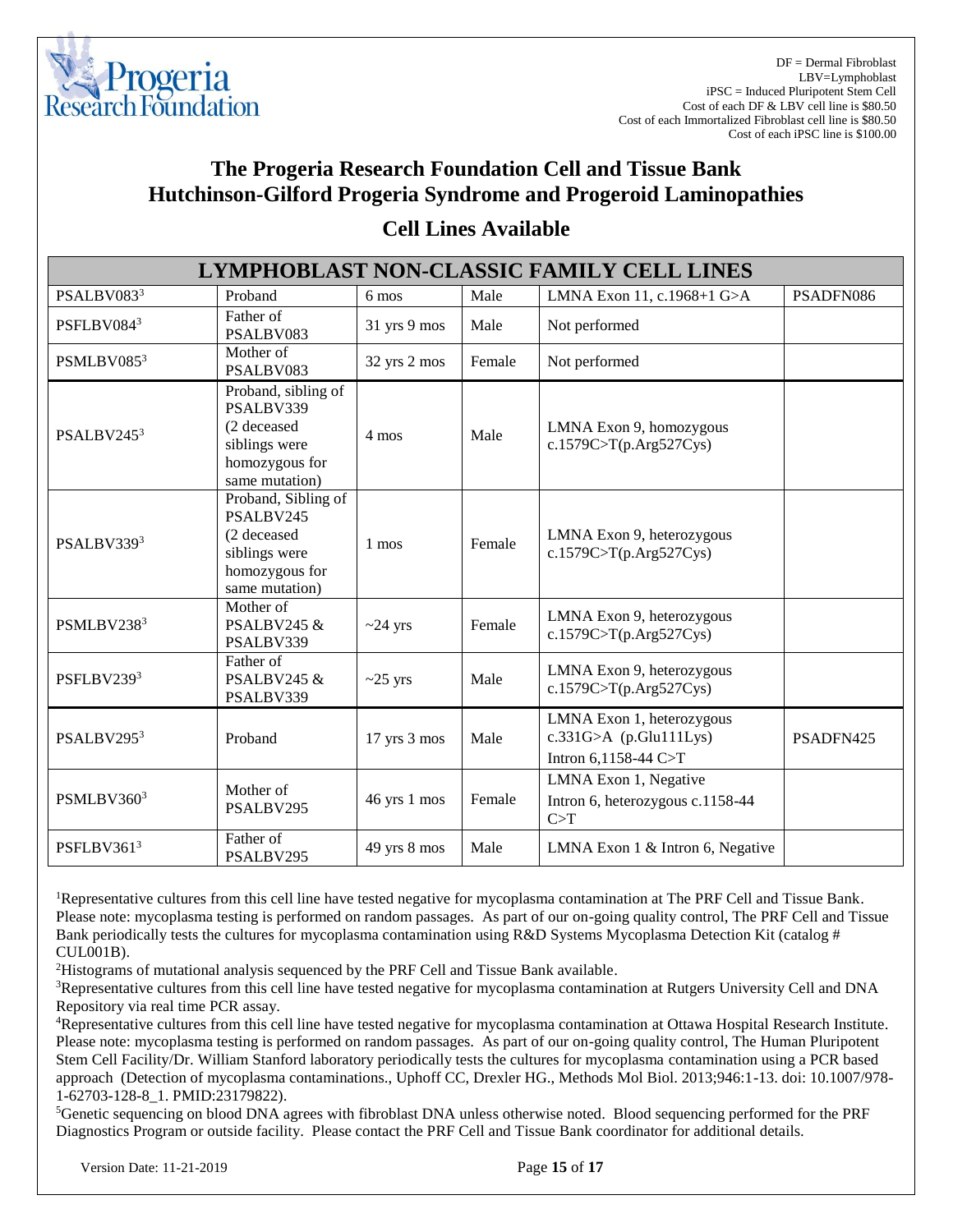

| <b>LYMPHOBLAST NON-CLASSIC FAMILY CELL LINES CONTINUED</b> |                                          |                           |        |                                                                   |                                              |  |
|------------------------------------------------------------|------------------------------------------|---------------------------|--------|-------------------------------------------------------------------|----------------------------------------------|--|
| Cell Line #                                                | <b>Relation to</b><br><b>Proband</b>     | Age at<br><b>Donation</b> | Gender | <b>Mutational Analysis</b>                                        | <b>Other Lines From</b><br><b>This Donor</b> |  |
| PSALBV3413                                                 | Proband (sibling)<br>of PSALBV342)       | 5 yrs 2 mos               | Male   | ZMPste24 Exon 10,<br>homozygous $c.1274T > C$<br>(p. Leu425Pro)   | PSADFN373                                    |  |
| PSALBV3423                                                 | Proband (sibling)<br>of PSALBV341)       | 2 yrs 9 mos               | Male   | ZMPste24 Exon 10,<br>homozygous c.1274T>C<br>(p. Leu425Pro)       |                                              |  |
| PSMLBV3433                                                 | Mother of<br>PSALBV341 $\&$<br>PSALBV342 | 32 yrs 2 mos              | Female | ZMPste24 Exon 10,<br>heterozygous $c.1274T > C$<br>(p. Leu425Pro) | PSMDFN375                                    |  |
| PSFLBV3443                                                 | Father of<br>PSALBV341 $\&$<br>PSALBV342 | 32 yrs                    | Male   | ZMPste24 Exon 10,<br>heterozygous c.1274T>C<br>(p. Leu425Pro)     | PSFDFN376                                    |  |

### **Cell Lines Available**

<sup>1</sup>Representative cultures from this cell line have tested negative for mycoplasma contamination at The PRF Cell and Tissue Bank. Please note: mycoplasma testing is performed on random passages. As part of our on-going quality control, The PRF Cell and Tissue Bank periodically tests the cultures for mycoplasma contamination using R&D Systems Mycoplasma Detection Kit (catalog # CUL001B).

<sup>2</sup>Histograms of mutational analysis sequenced by the PRF Cell and Tissue Bank available.

<sup>3</sup>Representative cultures from this cell line have tested negative for mycoplasma contamination at Rutgers University Cell and DNA Repository via real time PCR assay.

<sup>4</sup>Representative cultures from this cell line have tested negative for mycoplasma contamination at Ottawa Hospital Research Institute. Please note: mycoplasma testing is performed on random passages. As part of our on-going quality control, The Human Pluripotent Stem Cell Facility/Dr. William Stanford laboratory periodically tests the cultures for mycoplasma contamination using a PCR based approach (Detection of mycoplasma contaminations., Uphoff CC, Drexler HG., Methods Mol Biol. 2013;946:1-13. doi: 10.1007/978- 1-62703-128-8\_1. PMID:23179822).